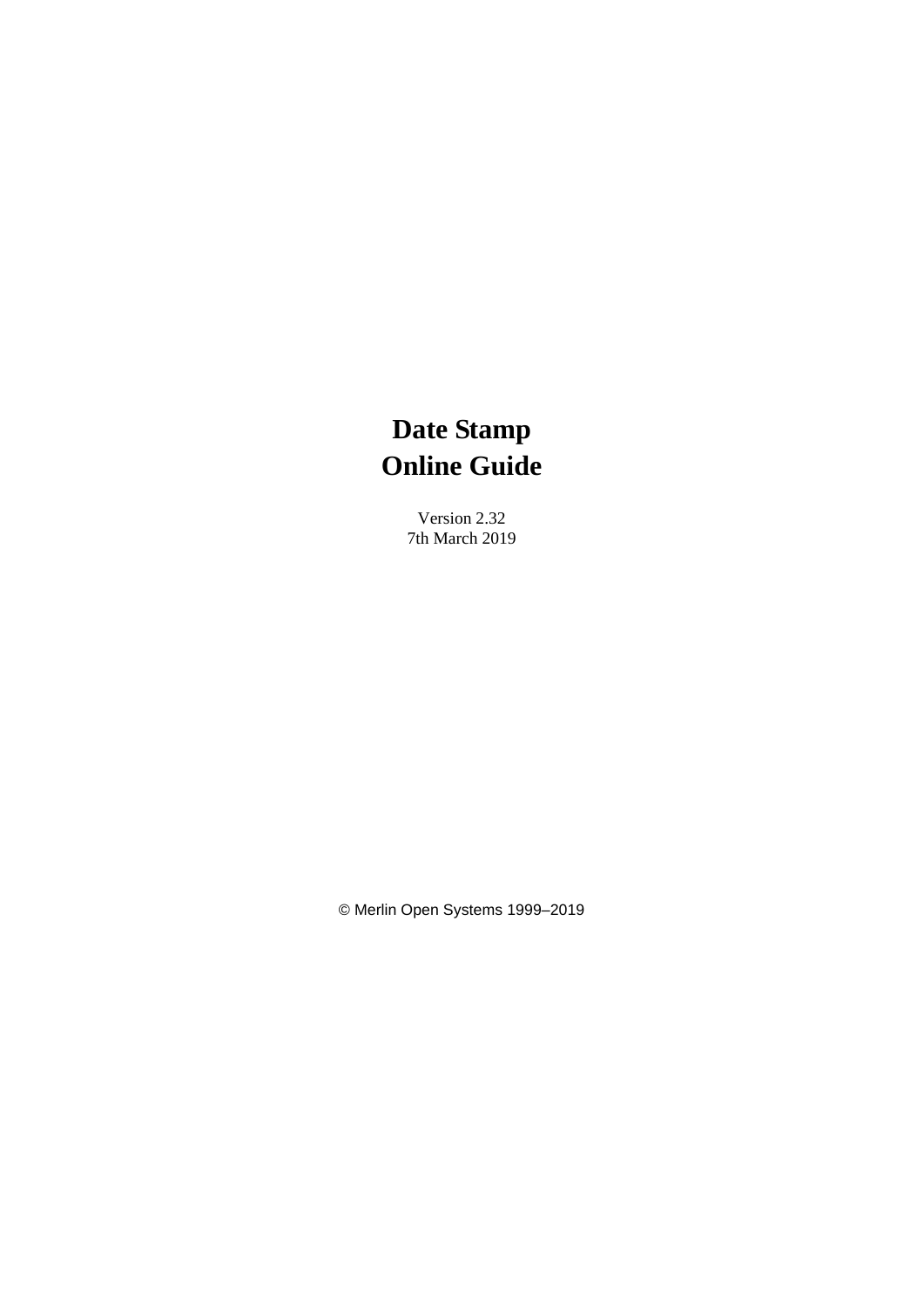# **Contents**

- • [About Date Stamp](#page-2-0)
- • [System Requirements](#page-2-0)
- • [Date Stamp Menu Items](#page-3-0)
- • [Configuring Date Stamp](#page-5-0)
- • [Limitations](#page-21-0)
- • [Change History](#page-22-0)
- • [Credits](#page-27-0)
- • [Further Information](#page-27-0)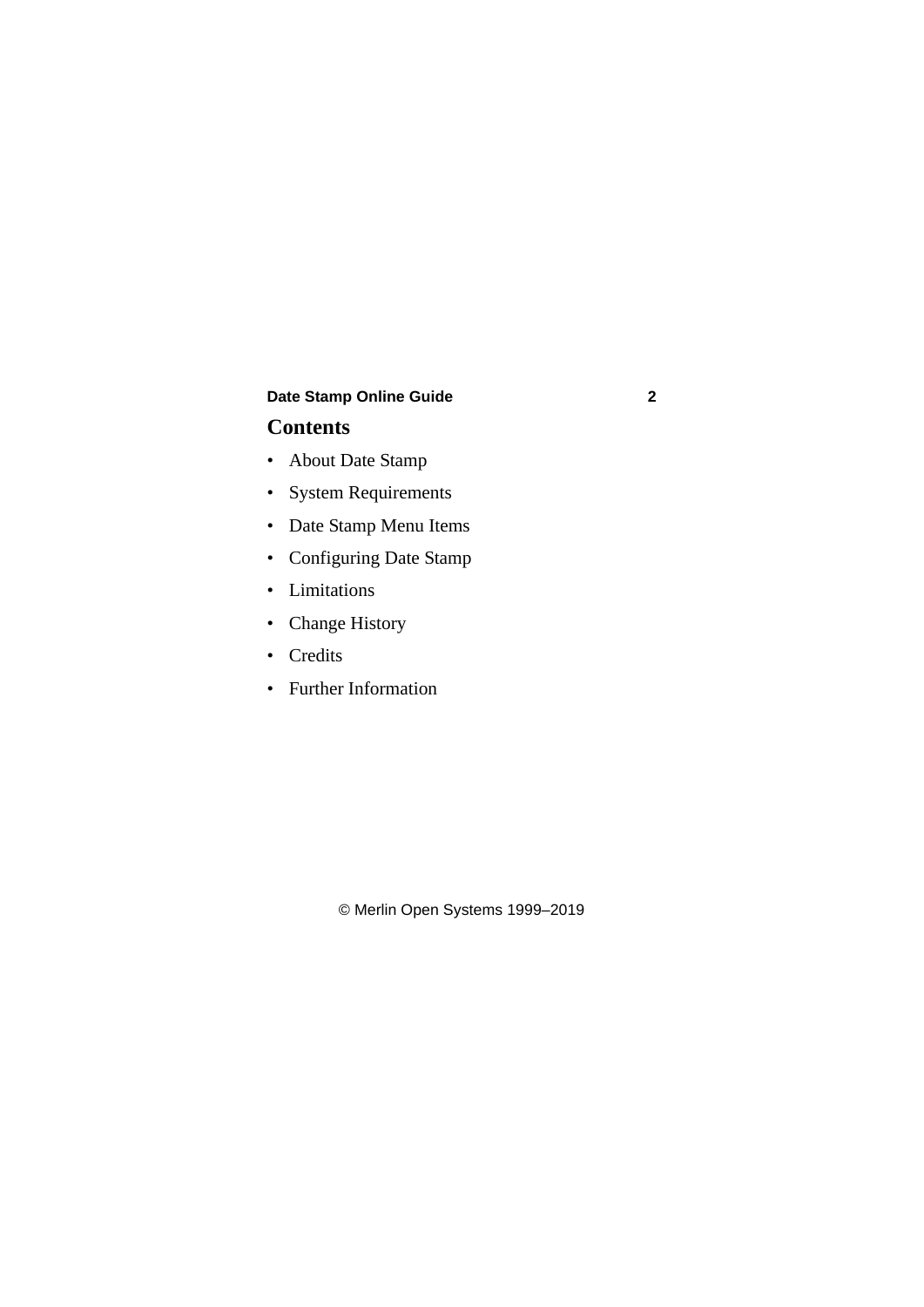# <span id="page-2-0"></span>**About Date Stamp**

Date Stamp is an Acrobat\* and Adobe Reader plug-in which automatically places a date stamp on to a PDF document when it is printed. The stamp used can be configured to contain multi-line text in multiple locations on the page.

### **System Requirements**

Date Stamp works with Acrobat\* and Adobe Reader versions 3.0 and later.

\* Adobe Acrobat is the name for the full product, formerly known as Adobe Acrobat Exchange.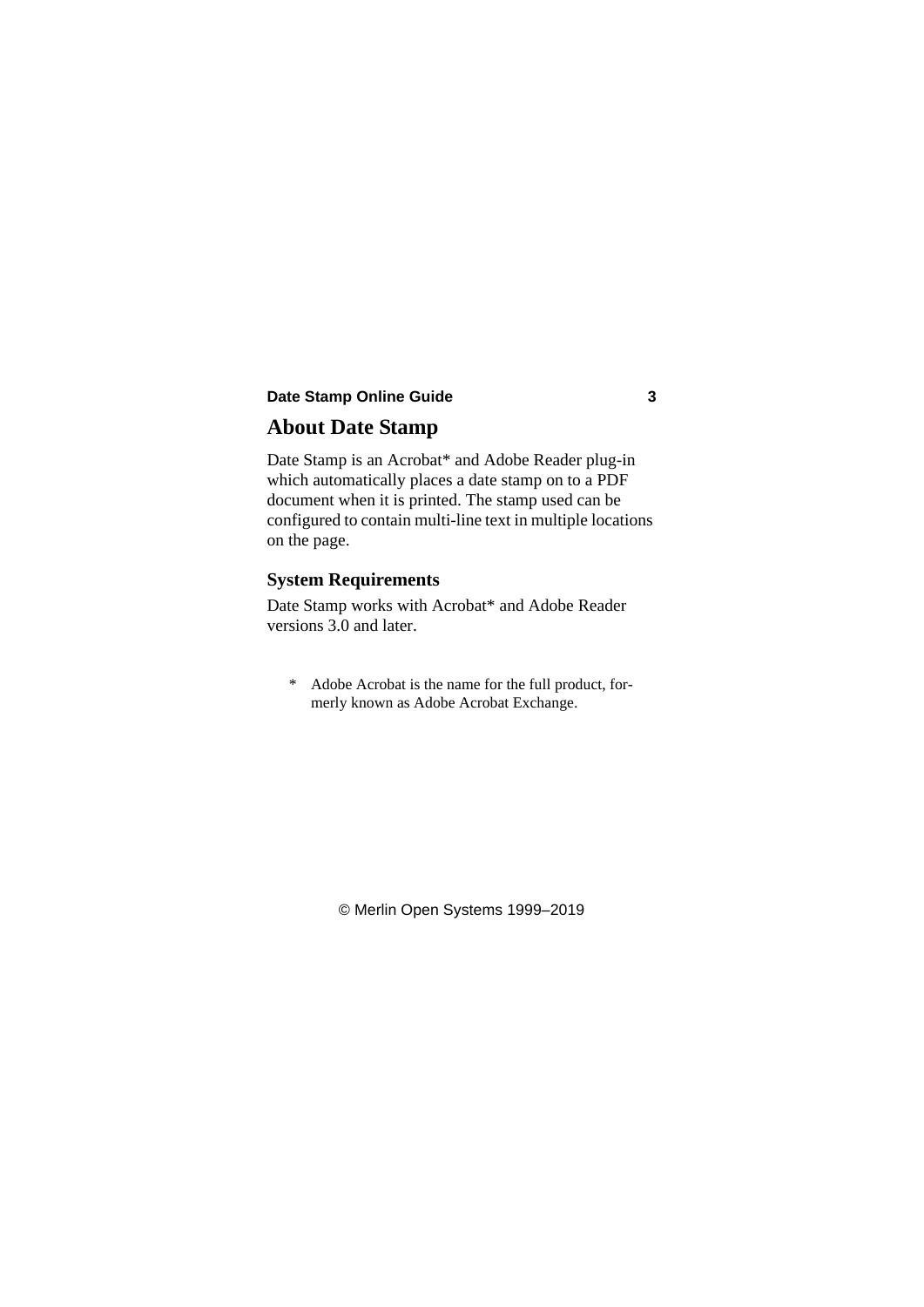# <span id="page-3-0"></span>**Date Stamp Menu Items**

Date Stamp adds several menu items to Acrobat:

### **Help > About Plug-ins > Date Stamp**

Selecting this displays information about the version of Date Stamp that you are running.

### **Help > Plug-in Help > Date Stamp**

Clicking on this menu item opens this guide. If the guide is not installed in the correct location this menu item will not appear.

### **Help > Plug-in Help > Register Date Stamp...**

Clicking on this menu item will display the Register Date Stamp dialogue. (Once registered this menu item will not be available.)

Follow the steps to register, as explained on the dialogue. The basic steps are:

**1.** Obtain a serial number for Date Stamp by completing an order using the Order button. We will give you the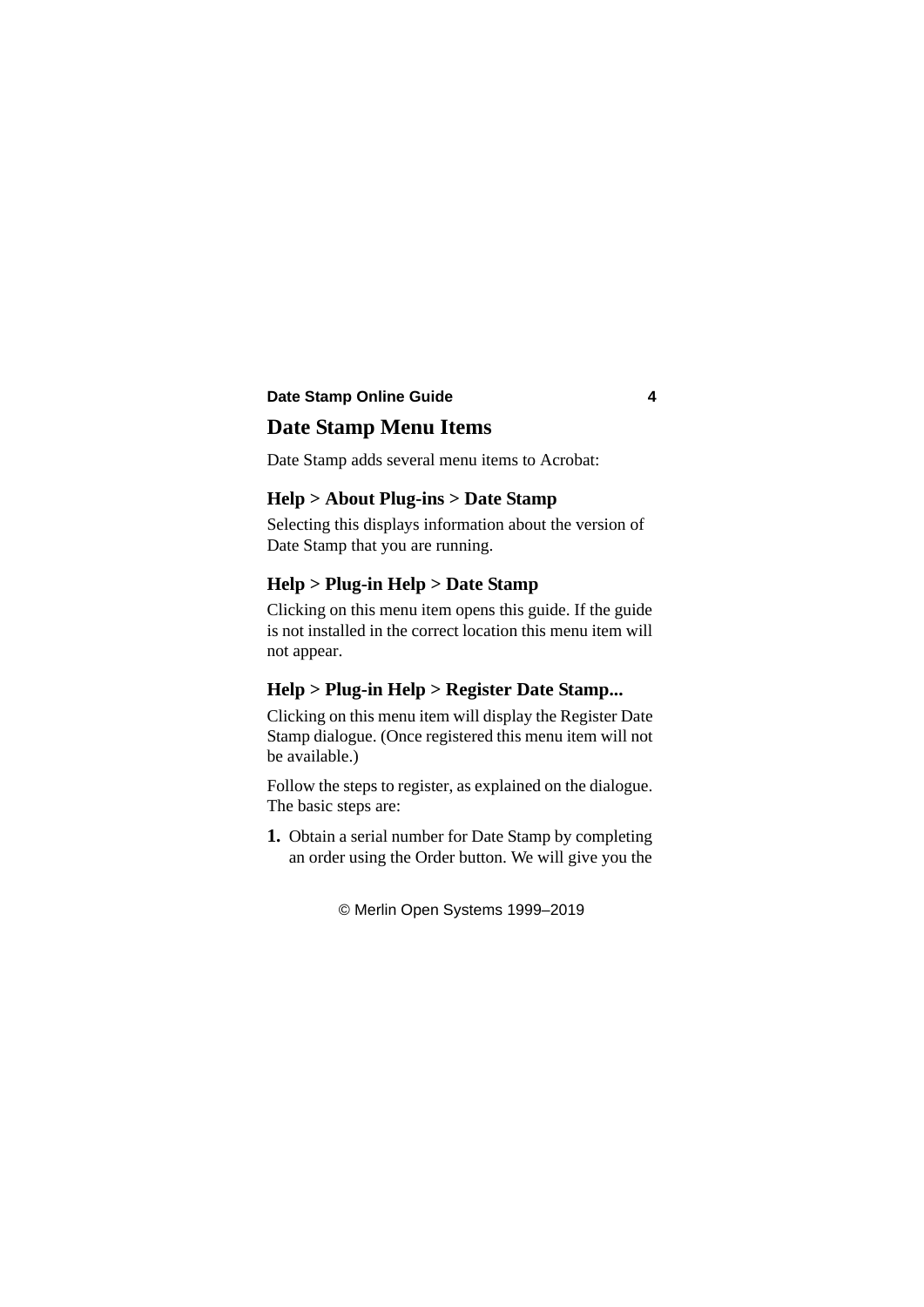serial number when your order has been processed. You can then proceed:

- **2.** Fill in your name, organisation and serial number. Click OK. The plug-in should now be registered correctly.
- **3.** Re-start Acrobat for the changes to take effect.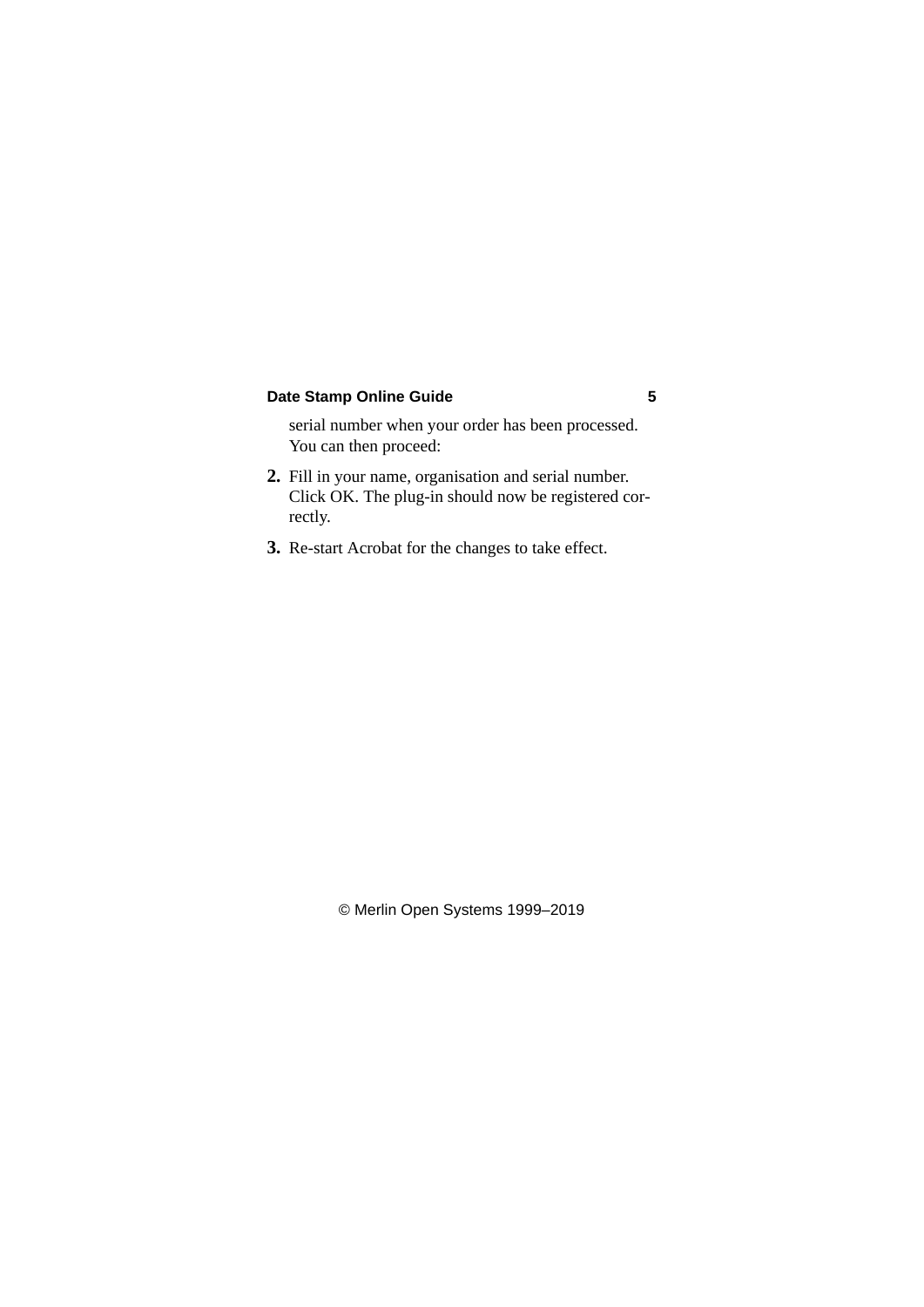# <span id="page-5-0"></span>**Configuring Date Stamp**

Date Stamp can be customised to a user's or an organisation's requirements by creating a *dstamp.ini* file. This file must be installed in the same directory as the Date Stamp plug-in, *dstamp.api*, which will be an Acrobat plug\_ins directory.

If Date Stamp is installed with no *dstamp.ini* file it will revert to the behaviour as in version 1.0, which is to print the default date stamp in the bottom right-hand corner of the page. e.g.

Printed on: 19 September 2009 09:45:32

### **The Date Stamp Initialisation File**

The Date Stamp initialisation file uses a normal Windows initialisation file format, with sections in square braces followed by key value pairs e.g.:

```
[options]
debug=1
key=string value
```
String values are unquoted and taken literally.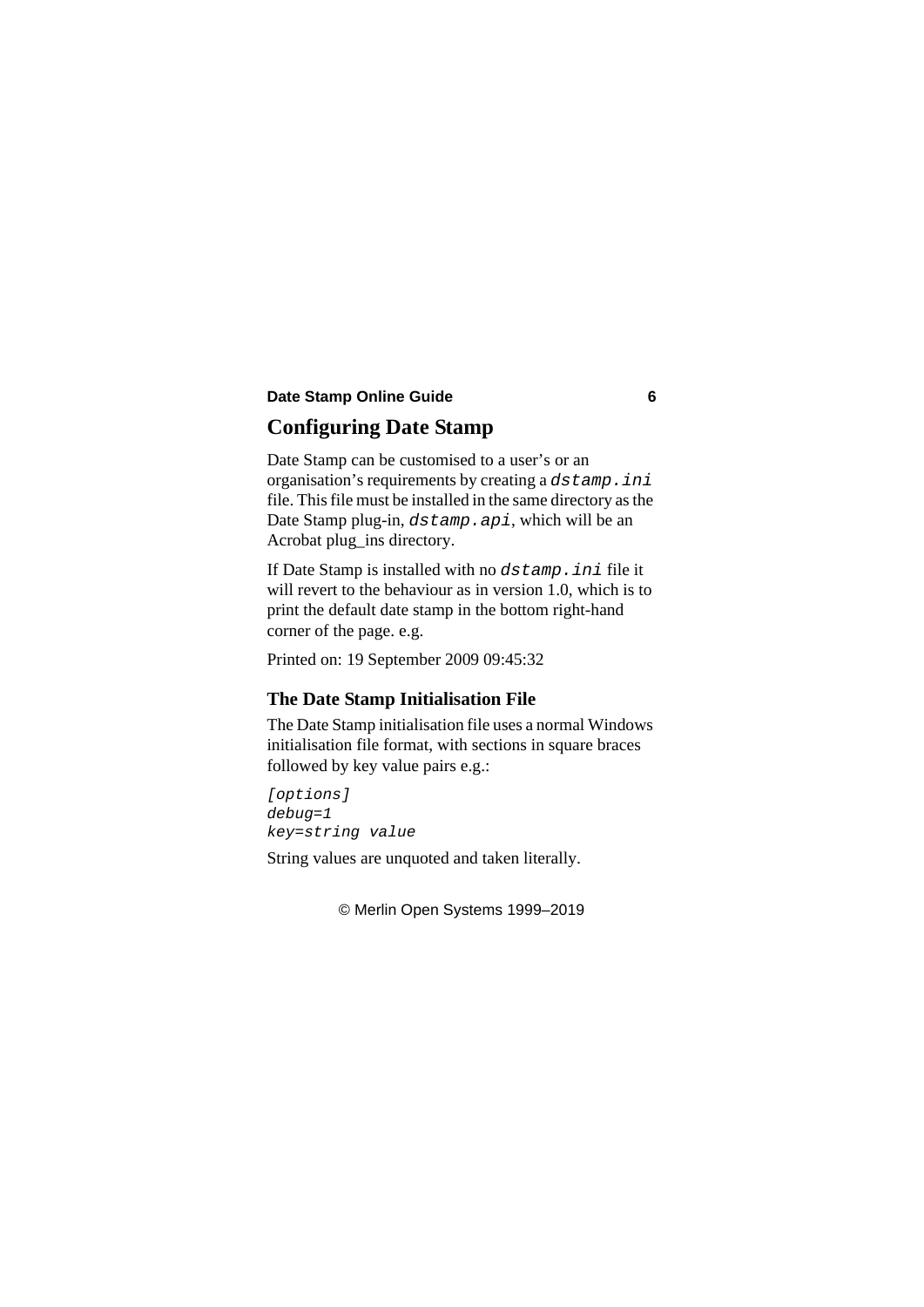## **Specifying Stamps**

There may be multiple *stamps* on each page, but at least one **must** include a date stamp. If a date stamp is not included in any of these then the default date stamp will be output in addition to the specified ones.

Each stamp is specified by its own section. This enables the setting of up to 10 stamps. These sections are called [stamp0] to [stamp9]. Two example date stamps are specified with:

```
[stamp0]
format=nw,ne
text=Not valid 24 hours after $date$ $time$
[stamp1]
format=s,se,r
text0=Company Confidential
text1=This document printed $date$
```
Within each section, text is specified by a text tag followed by the text to use (see above for example). There can be multiple lines of text to specify a multi-line stamp by use of the keys *text*0 for the first line, *text1* for the second line, and so on, up to *text9*.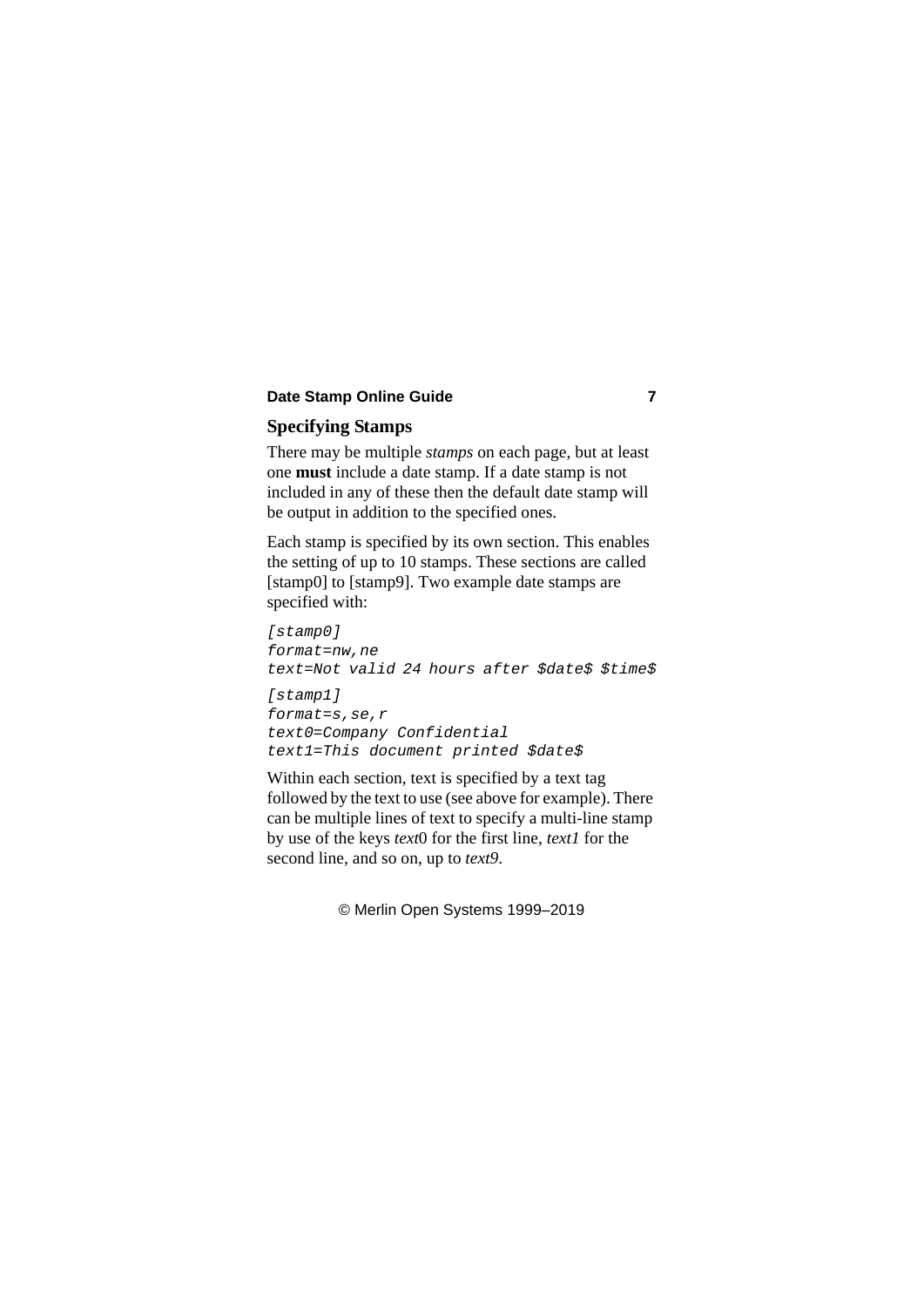All these lines are positioned on the page as a multi-line block using the formatting information, indicated by the key word *format*. *format* is followed by a start and (optional) end position, using eight compass points to represent corners and mid-points (N, NE, E, SE, S, SW, W, NW), and O to represent the centre of the page (or **O**rigin). This determines where the text starts and the direction it is written.

If only one (start) point is specified Date Stamp works out a sensible end point from that location so that the stamp will remain within the printable area.

For formats where two locations are specified, as in 'format=NW,NE', the text runs from the first point towards the second. In this example it would run from the page's top left corner to the top right corner.

The alignment of the text within these start and end points can be specified with the extra parameters 'l' for left (default), 'r' for right, and 'c' for centred. e.g.

*format=NW,NE,C*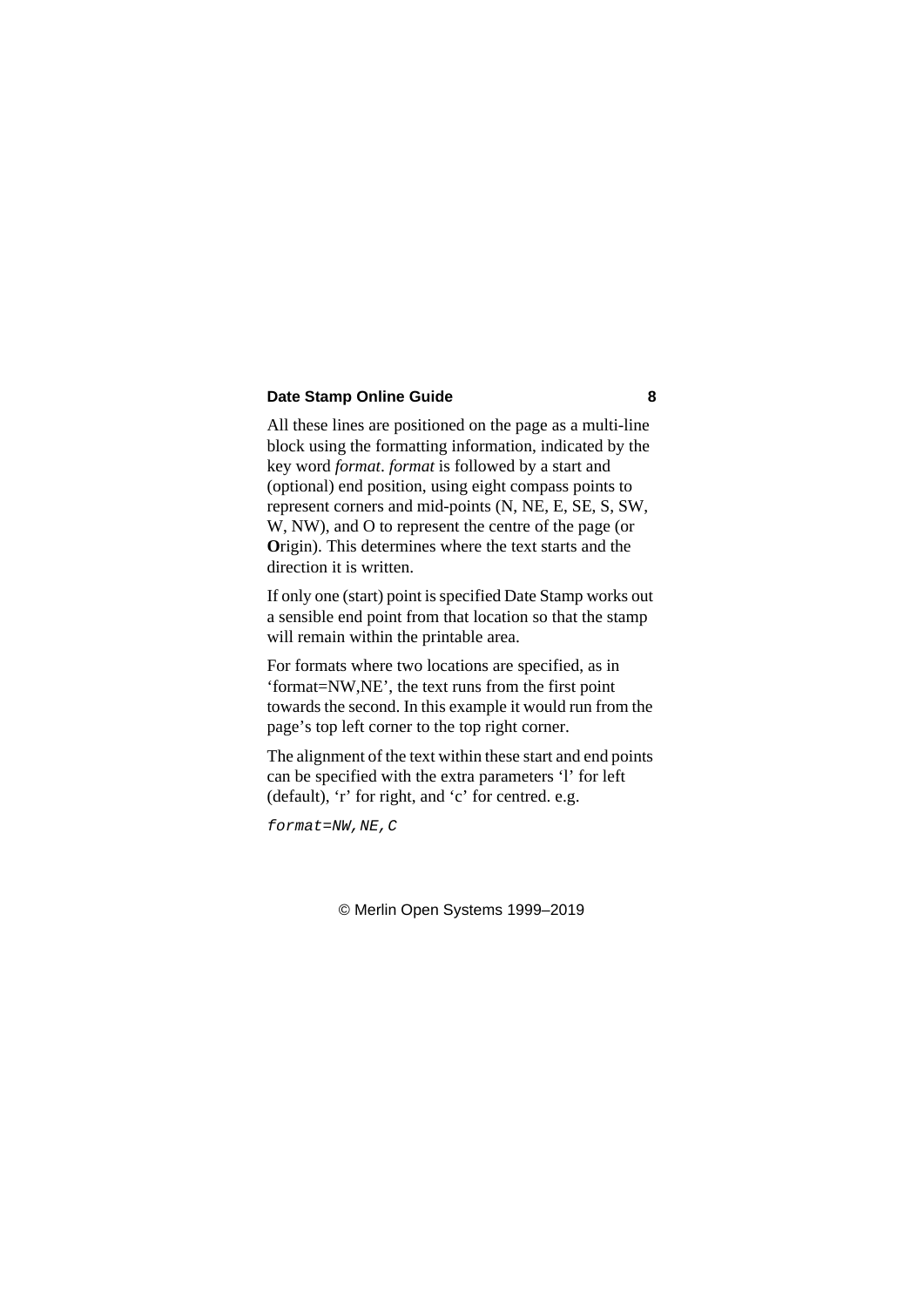### <span id="page-8-0"></span>**Variables**

Stamps can contain variables that are replaced with values when the document is actually printed.

Variables are marked with '\$' characters either side of them. Date Stamp has some built-in variables, and substitutes environment variables for others.

| \$\$           | Print just one '\$'                       |
|----------------|-------------------------------------------|
| \$date\$       | Current date using the date format        |
|                | (see "Date and Time" on page 12)          |
| \$date+N\$     | N days in future from current date using  |
|                | the date format e.g. \$date+28\$          |
|                | (see "Date and Time" on page 12)          |
| \$time\$       | Current time using the time format        |
|                | (see "Date and Time" on page 12)          |
| \$username\$   | User name of user printing document       |
| \$page\$       | Page number of page being printed         |
|                | within range (i.e. $1, 2, , n$ )          |
| \$pages\$      | Number of pages being printed (i.e. $n$ ) |
| \$VAR\$        | Environment variable VAR                  |
| \$hostname\$   | The name of the computer that the         |
|                | document is being printed from            |
| \$info:Field\$ | The specified document information        |
|                |                                           |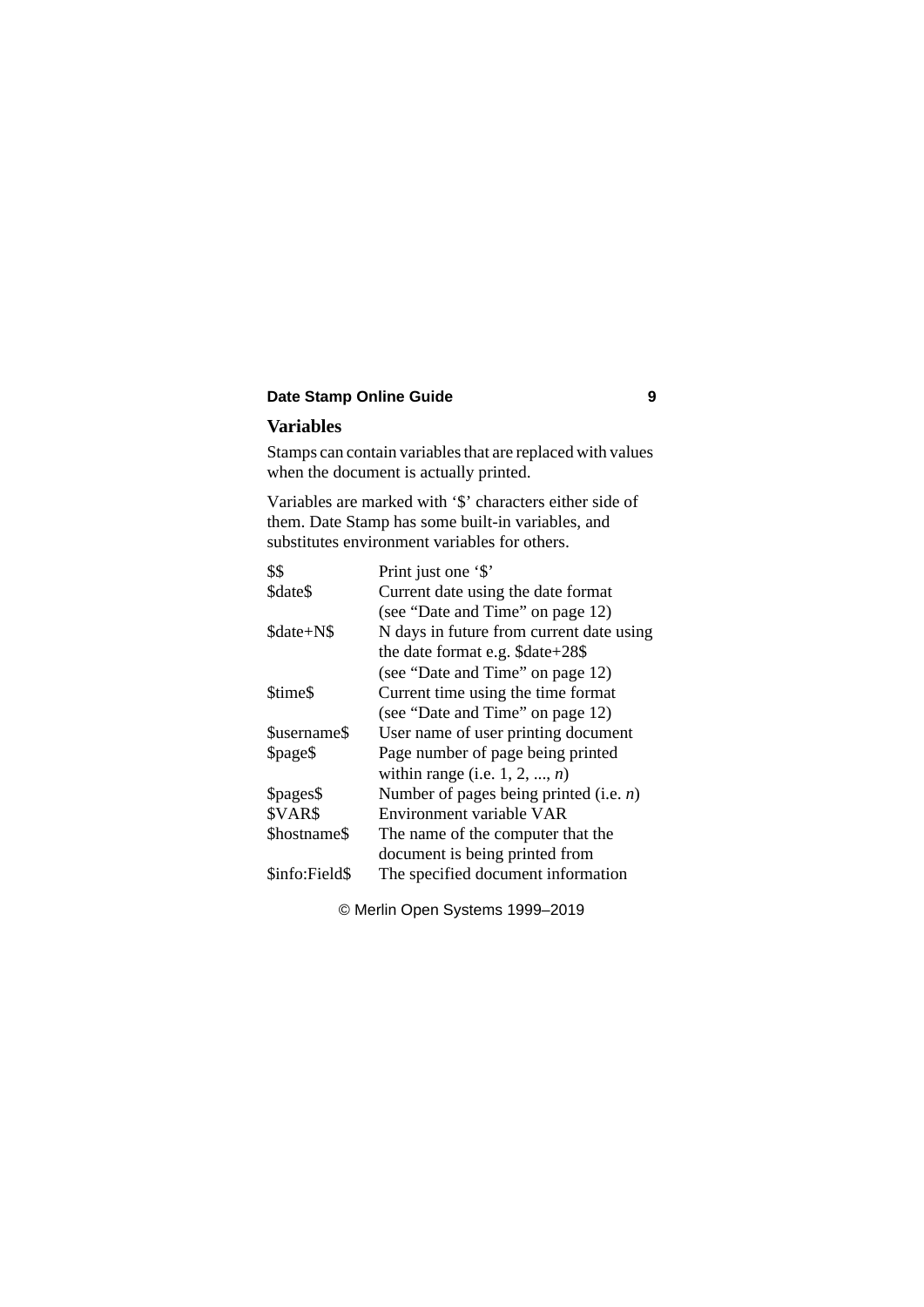|              | field (e.g. \$info:Title) is the document's            |
|--------------|--------------------------------------------------------|
|              | title. The field name is case sensitive, and           |
|              | may specify a custom field.                            |
|              | \$reginfo: key\$ A Windows registry key, which must be |
|              | fully specified. e.g.                                  |
|              | \$reginfo:HKEY_CLASSES_ROOT\.pdf\Content Type\$        |
| \$filename\$ | Full name of file being printed e.g.                   |
|              | $c:\us r\ldots\>$ report.pdf                           |
| \$filepath\$ | Directory path of file being printed e.g.              |
|              | $c$ :\usr\docs                                         |
|              | \$filebasename\$ File's name without path or extension |
|              | e.g. report                                            |
| \$fileext\$  | File's extension e.g. pdf                              |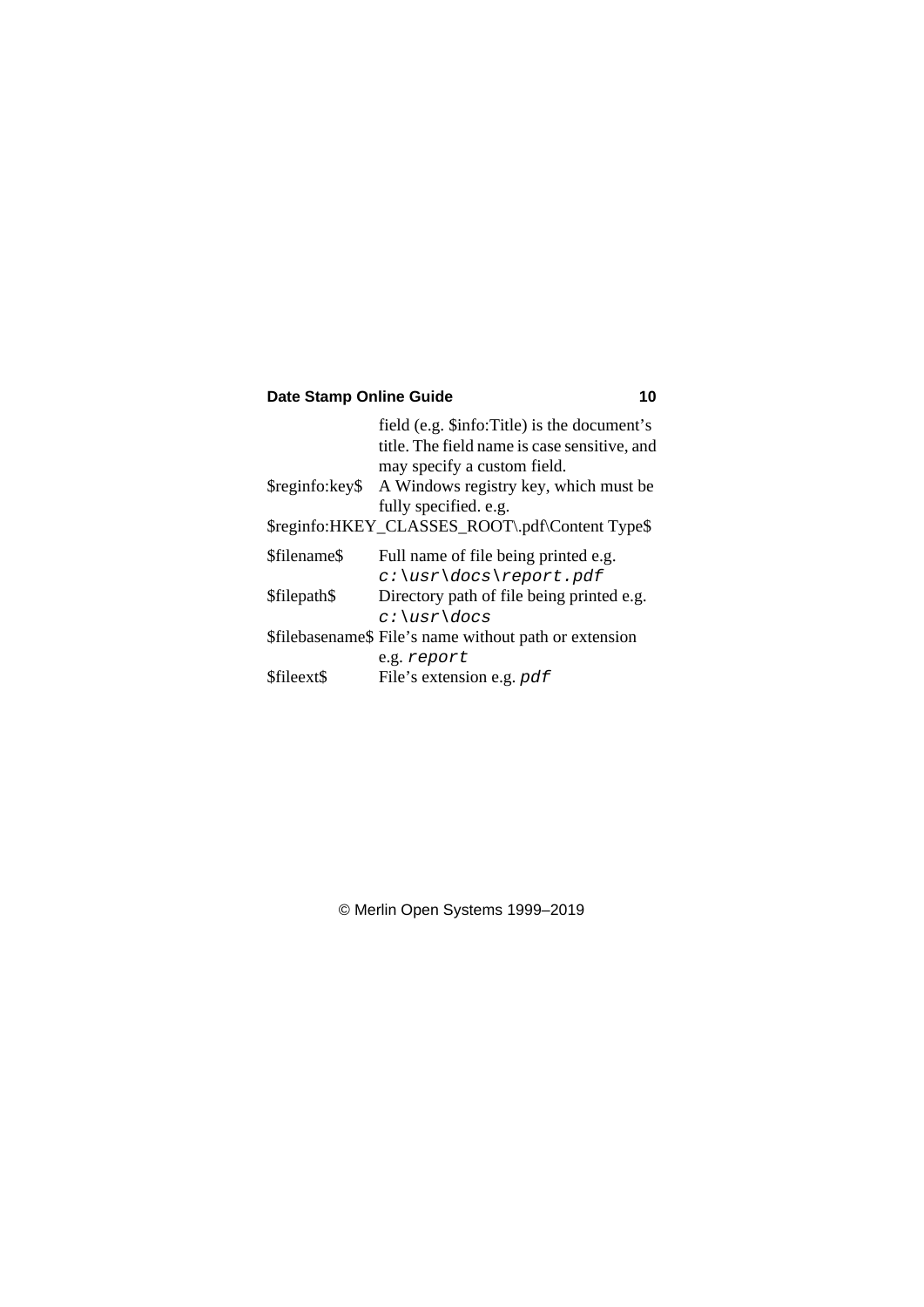### <span id="page-10-0"></span>**Options**

The **[options]** section specifies some global options and the date and time formats.

**Debug.** *debug* enables debugging of the plug-in when *debug=1*, and no debugging if *debug=0*. Setting this option before Acrobat is started will make Date Stamp reread its initialisation file *every time* a document is printed. *This should thus only be set when a systems administrator is configuring Date Stamp. Debug should be set to zero (or not set) for general use.*

Additional information is available by adding up the following values to set the debug value:

- 1 Debugging on, re-read initialisation file at print time
- 2 Show font warnings
- 4 Show settings at start-up
- 8 Show file-name checking for include/exclude

e.g. To turn on debugging and show settings at start-up, set debug to  $1 + 4 = 5$ .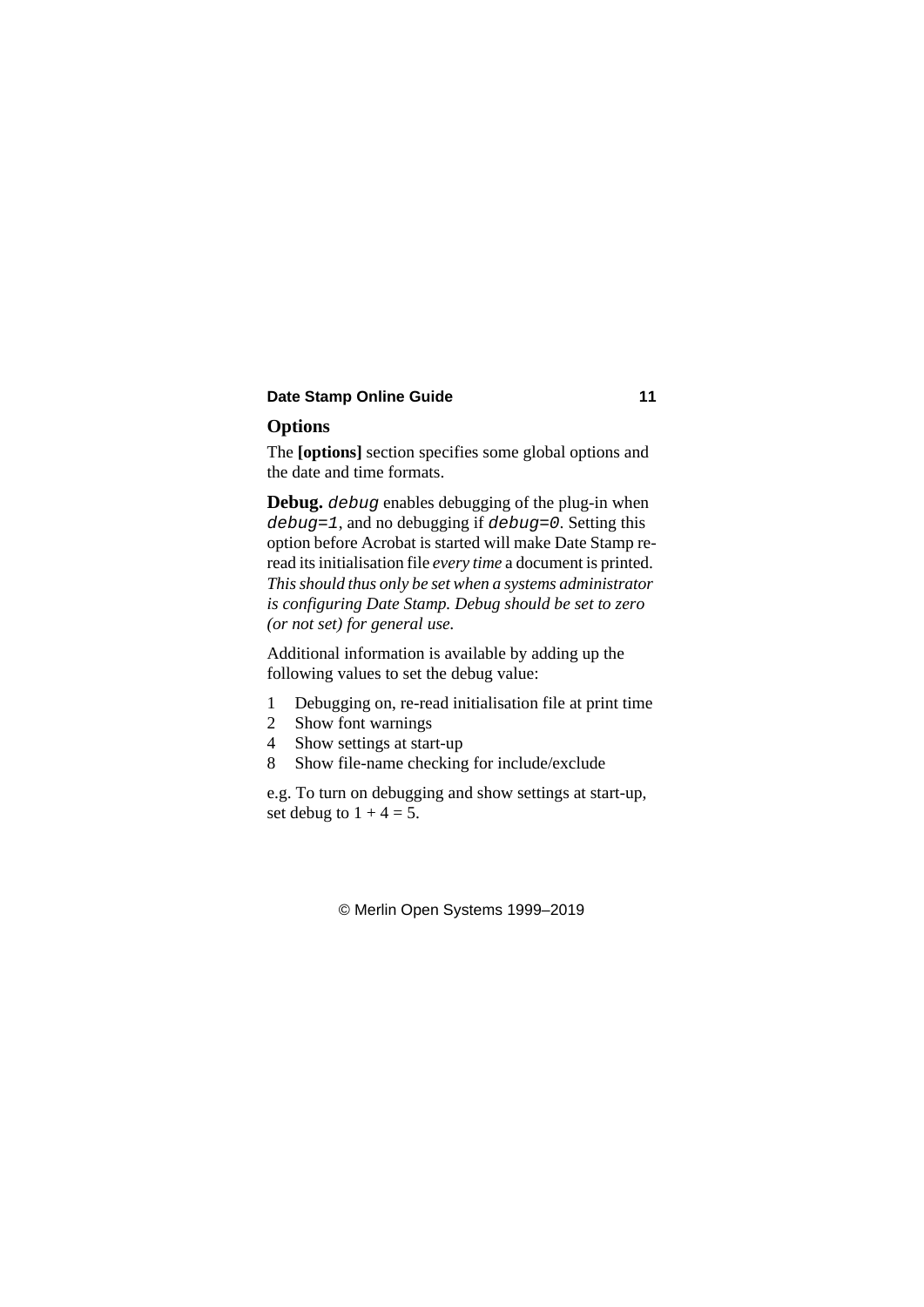<span id="page-11-0"></span>**Date and Time.** The key-value pairs *Date* and *Time* specify the formats to use when printing the *\$date\$* and *\$time\$* variables. If these are not specified a default format will be used. Months, days of the week and the am/ pm indicator are language specific and will change according to the locale of the computer (e.g. French etc).

The date and time formats are specified using the following syntax, with any interspersed text and punctuation included in the output too. The case of the format determines the case of the output for text strings (e.g. *DDD=MON*, *Mmmm=September*, *mmm=may*), but is irrelevant for numeric strings.

Continued overleaf...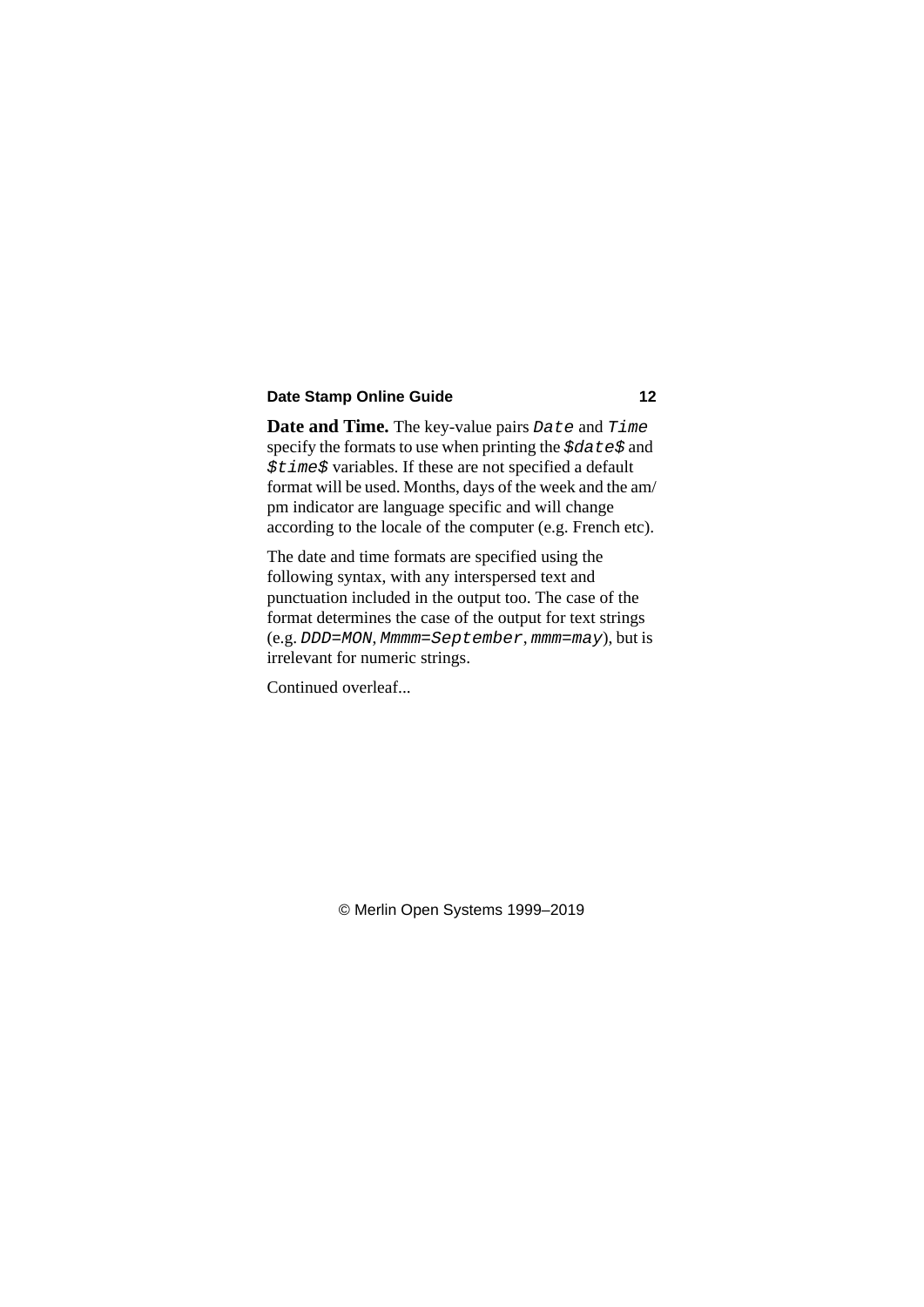#### **Date format**

| Date as number (e.g. $9, 12$ )             |  |  |
|--------------------------------------------|--|--|
| Date as zero-filled number (e.g. 09, 12)   |  |  |
| Day abbreviated (e.g. Mon)                 |  |  |
| Day in full (e.g. Monday)                  |  |  |
| Month as number (e.g. 9, 12)               |  |  |
| Month as zero-filled number (e.g. 09, 12)  |  |  |
| Month abbreviated (e.g. Sep)               |  |  |
| Month in full (e.g. September)             |  |  |
| Year abbreviated (e.g. 98)                 |  |  |
| Year in full (e.g. 1998)                   |  |  |
| Date suffix (st, nd, rd, th)               |  |  |
| <b>Time format</b>                         |  |  |
| Hour (e.g. $9, 12$ )                       |  |  |
| Hour as zero-filled number (e.g. 09, 12)   |  |  |
| Minute (e.g. $9, 12$ )                     |  |  |
| Minute as zero-filled number (e.g. 09, 12) |  |  |
| Second (e.g. 9, 12)                        |  |  |
| Second as zero-filled number (e.g. 09, 12) |  |  |
| $am/pm$ - specifies 12-hour clock          |  |  |
|                                            |  |  |

See next page for sample date and time formats.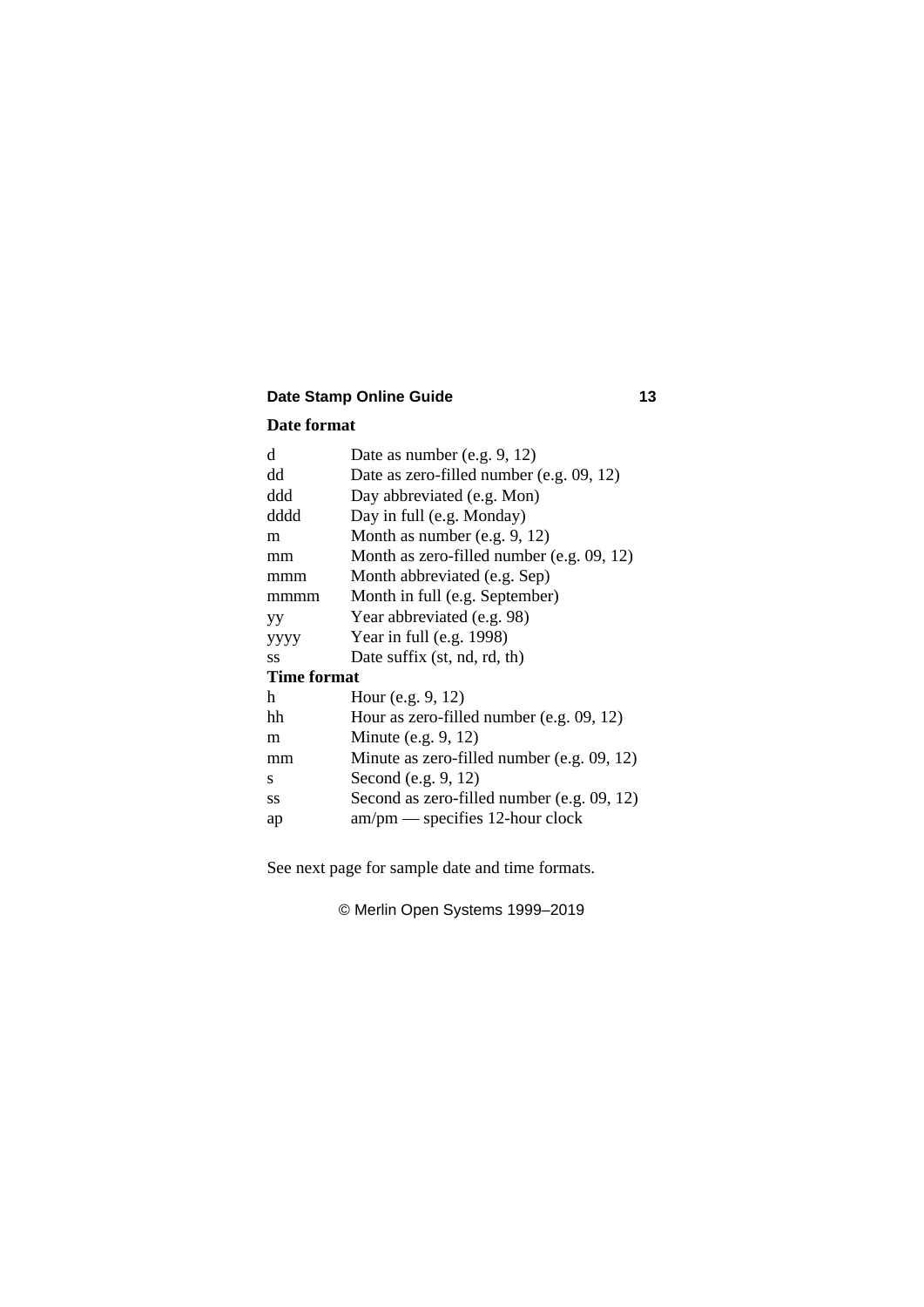Possible date and time formats and their results are as follows. Note the effect of upper and lower case text in the format for the text strings and how that affects the output.

date=Dddd dss Mmmm yyyyThursday 19th August 1999 date=Mmmm dd, YYYY August 19, 1999 date=dd MMM Yy 05 DEC 99 date=yyyy/MM/dd 1999/08/19 time=hh:mm.ss 15:56.32 time=h:mm ap 9:06 am

**Size.** The size setting specifies the default size of the text in the stamps in points (72 points equals 1 inch). If no size is specified the default size is 8 point. e.g.

*size=12*

Individual stamps can override this setting in their own [stamp] section.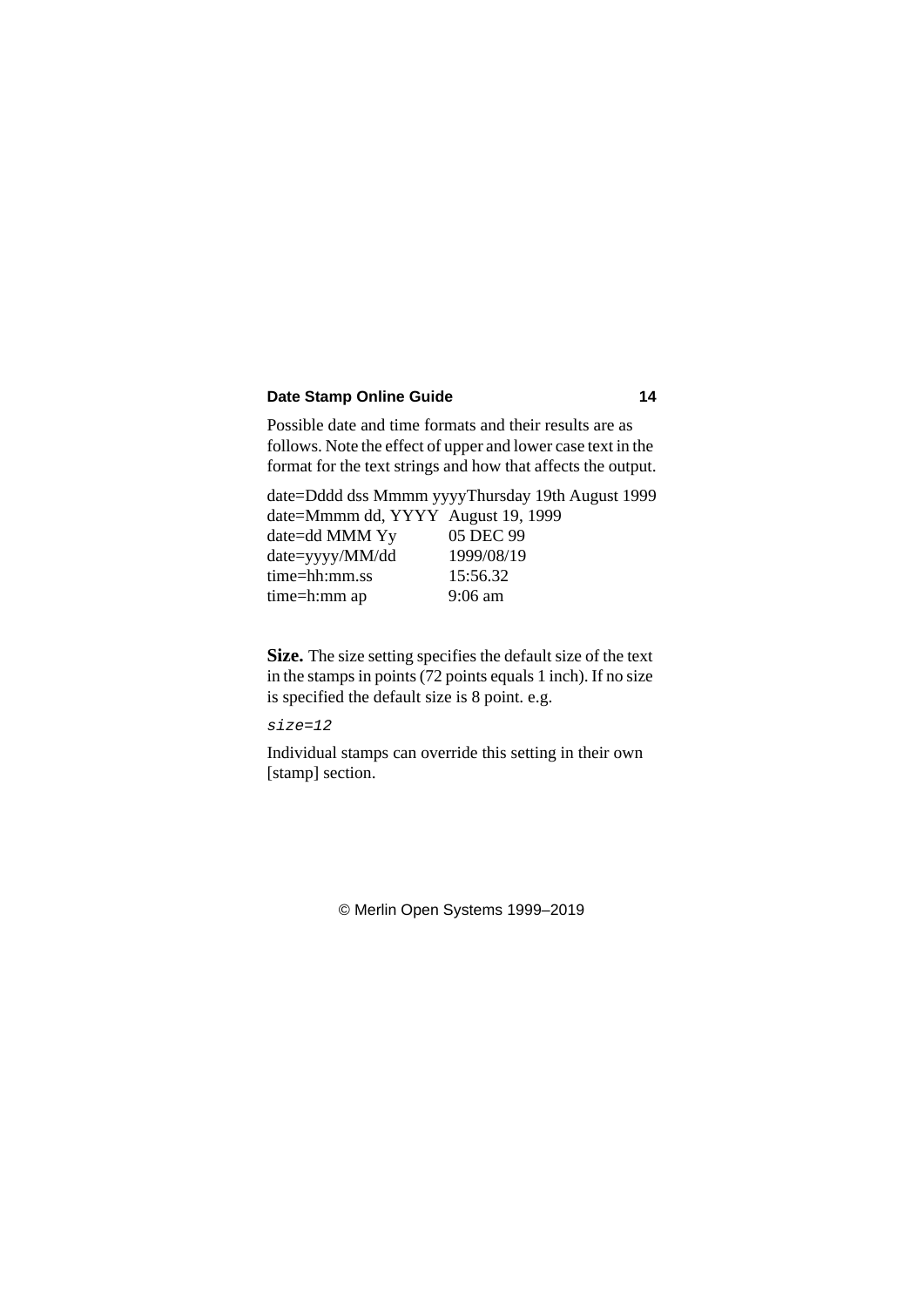**Font.** The *font* setting specifies the default font to use for output to *non-PostScript* printers. If no font is specified this defaults to Arial on Windows systems. The user should check that the selected font exists on the system. e.g.

*font=Arial*

Individual stamps can override this setting in their own [stamp] section.

Note that the following font weights and styles can also be applied to these non-PostScript fonts:

Weights: Light, Medium, Bold, Black

Styles: Italic, BoldItalic, StrikeOut, Underline

These are specified as follows:

*font=fontname,style*

e.g.

*font=Arial,Italic*

Multiple styles can be applied if required:

*font=Arial,Bold,Underline*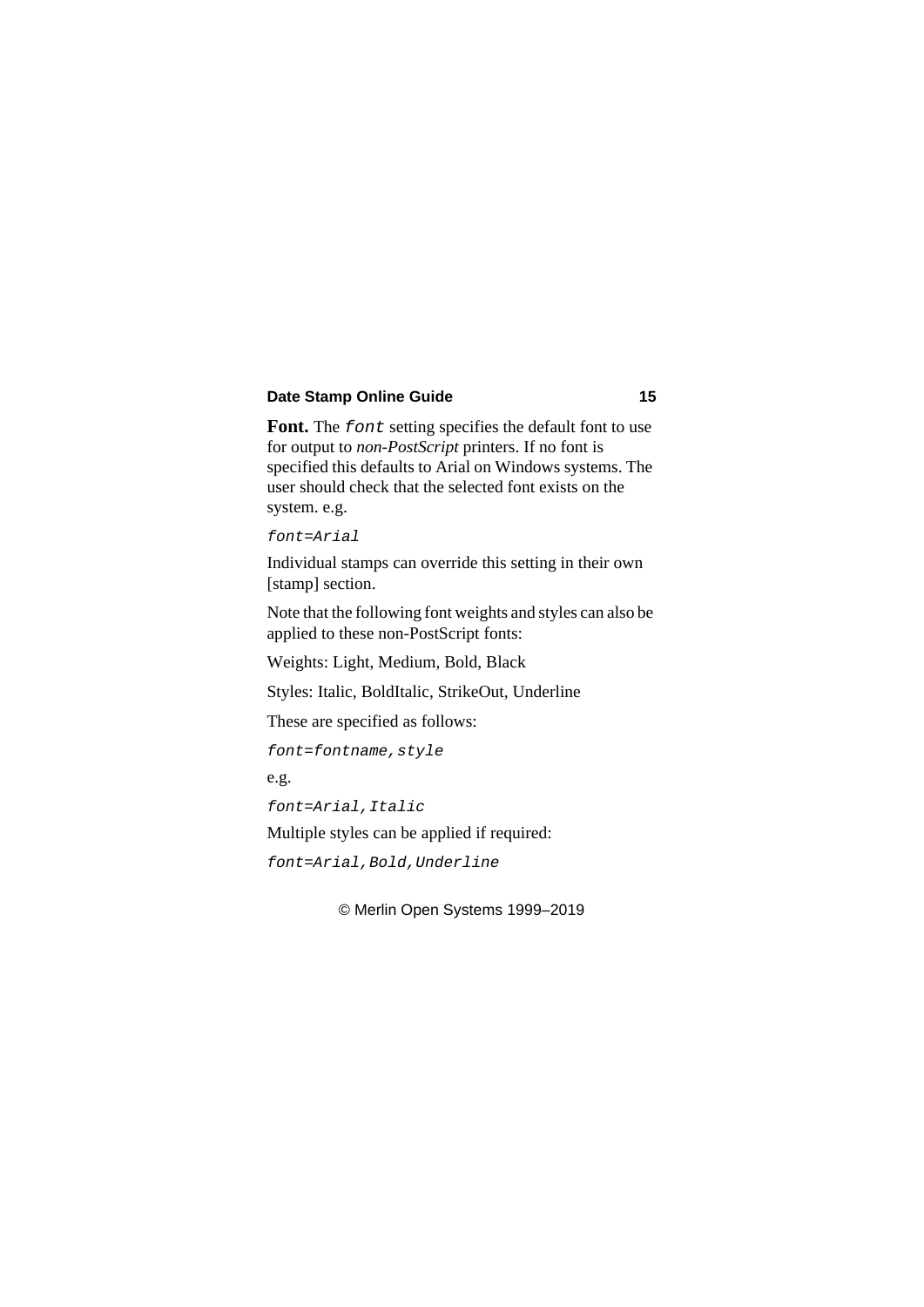**PSFont.** The *psfont* setting specifies the default PostScript name of a font to use for output to *PostScript printers*. If no font is specified this defaults to Helvetica. *The user should check that the selected font exists on the destination printer. Date Stamp does not currently support download of non-PostScript fonts to PostScript printers.* e.g.

```
psfont=Times-Roman
```
Individual stamps can override this setting in their own [stamp] section.

**Colour.** The *colour* setting specifies the default RGB colour for the stamp as three comma-separated values in the range 0–255, with 0 representing no contribution, and 255 being maximum intensity. (The default is black.) e.g. green can be set as the colour by setting:

```
colour=0,255,0
```
Individual stamps can override this setting in their own [stamp] section.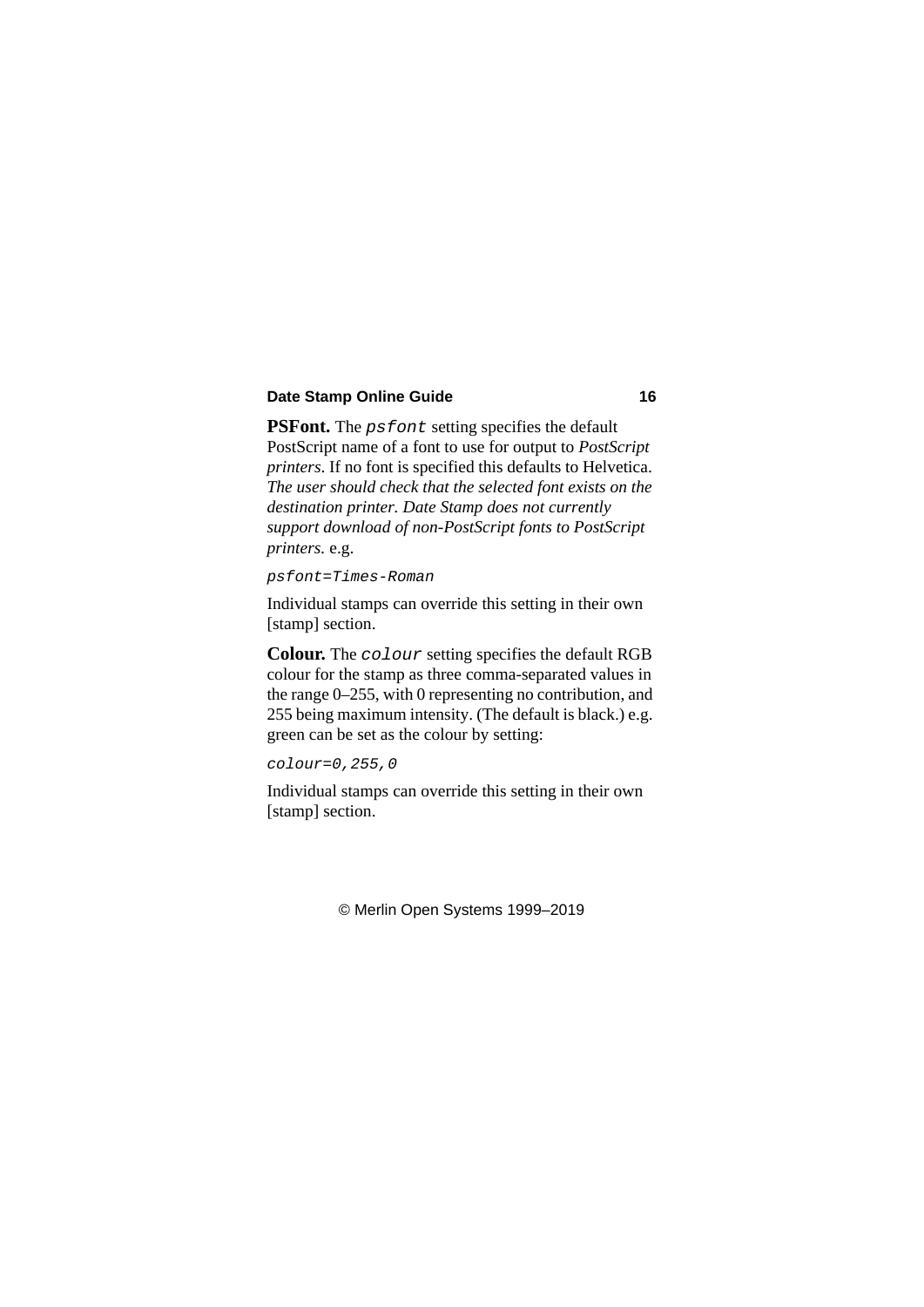**Setting Network Time.** On Windows, the time can be retrieved from another computer or workgroup on the network. To get the time from a specific computer use the computer's name:

```
windows_time_server=\\Merlin
```
To get the time from a particular Windows workgroup use:

```
windows_time_server=/WORKGROUP:MyGroup
```
Note: On Windows 95/98 the local computer's time will be synchronised with the specified server and then the local time will be used. The computer's time will be synchronised with the server each time a document is printed if this option is used.

If the date and time cannot be retrieved from the server the \$date\$ and \$time\$ variables will show "Date Unknown" and "Time Unknown" respectively. These error strings can be set with the following:

```
date_error=Date Unknown
time_error=Time Unknown
```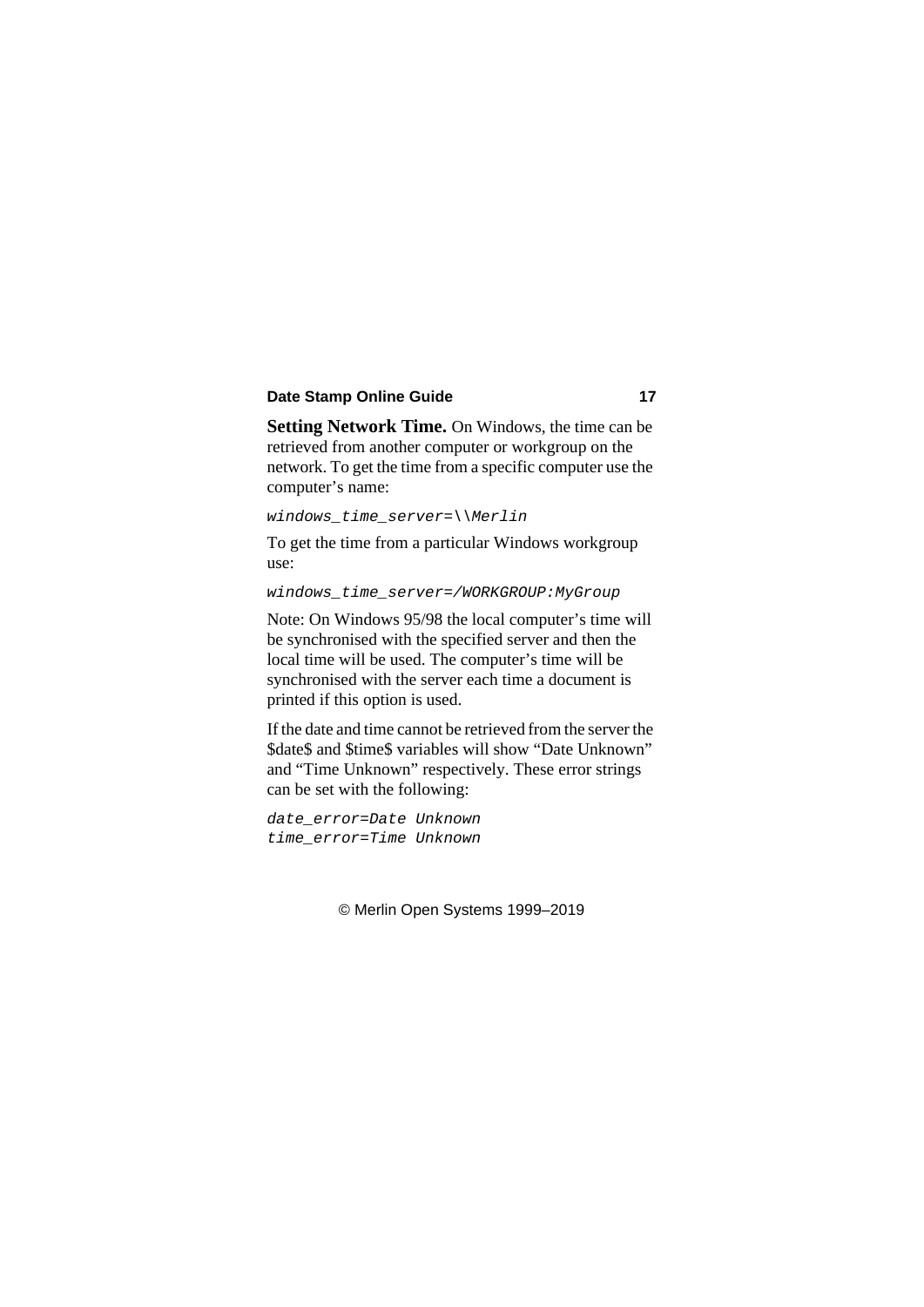<span id="page-17-0"></span>**Overlay.** The *overlay* setting makes the stamp appear over each page's contents rather than underneath as a watermark. The default is for the stamp to appear over the page's contents. To disable this feature use:

*overlay=0*

**Clip.** For PostScript output, Date Stamp can clip the page image so that the region where the stamp(s) are to be printed is left white. This only applies to stamps within the margins of the page. This option is useful for output to PostScript printers when overlay has been disabled (overlay=0) and the documents contain bitmap or other filled images which will print over the stamp. To enable this option use:

*clip=1*

**Rotate.** This setting will rotate stamps to match the page orientation, so that stamps on landscape pages appear as expected. To enable this option use:

*rotate=1*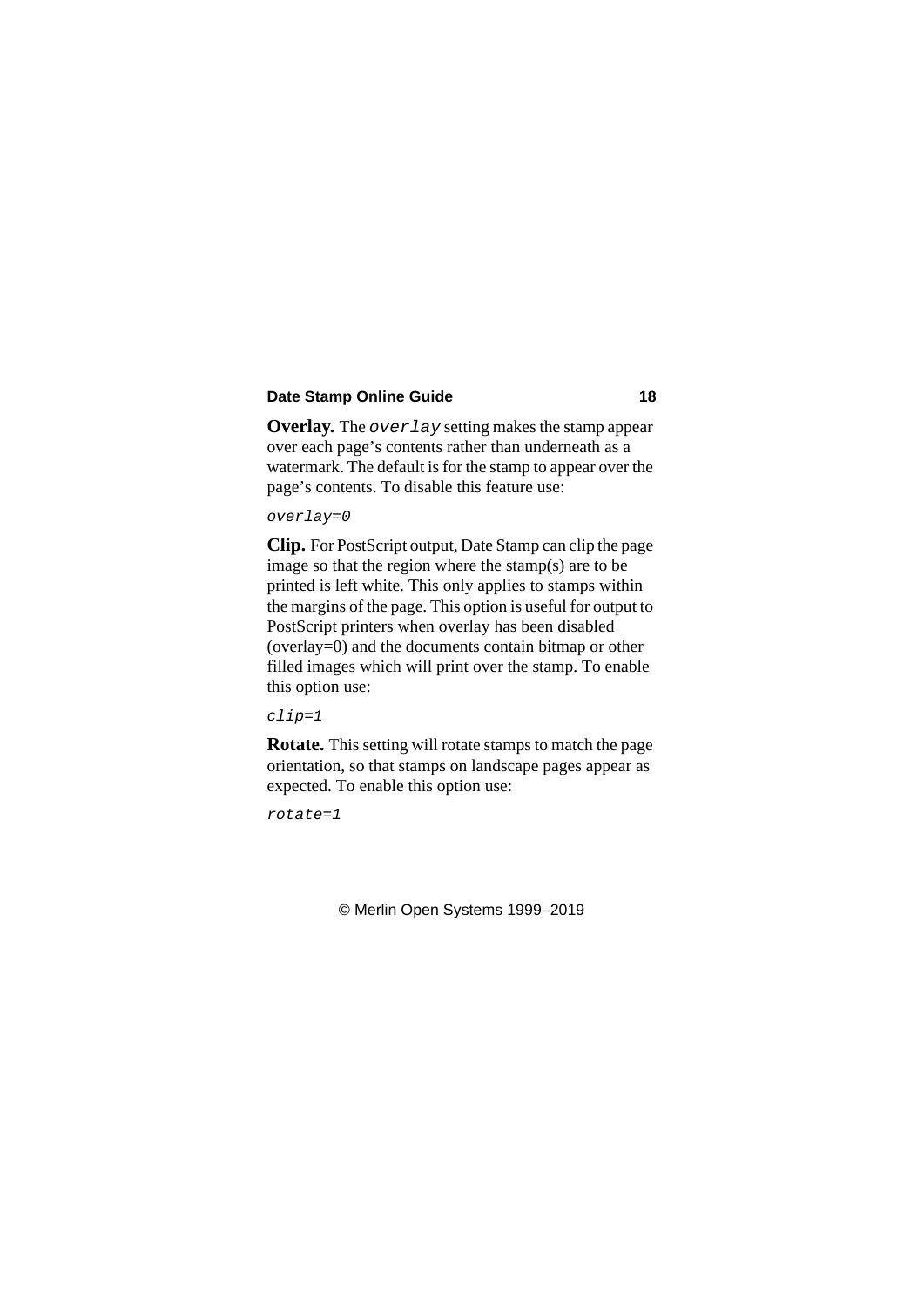<span id="page-18-0"></span>**Vars** in Dirs. This setting will allow the use of variables within the include or exclude directories lists. To enable this option use:

```
vars_in_dirs=1
```
Variables are specified in exactly the same way as for stamps (see ["Variables" on page 9](#page-8-0)).

**Config. Dir.** This setting enables a system administrator to specify an alternative location on the network for the real dstamp.ini. If this entry is found in the dstamp.ini within the plug ins directory all other entries are ignored, and the dstamp.ini in the specified local or remote path will be opened and used instead.

For example:

```
config_dir=\\server\config\dstamp
```
will result in Date Stamp reading the following file:

```
\\server\config\dstamp\dstamp.ini
```
Using this option will therefore enable stamp settings to be changed in one location on the network, and not require updating dstamp.ini on individual computers.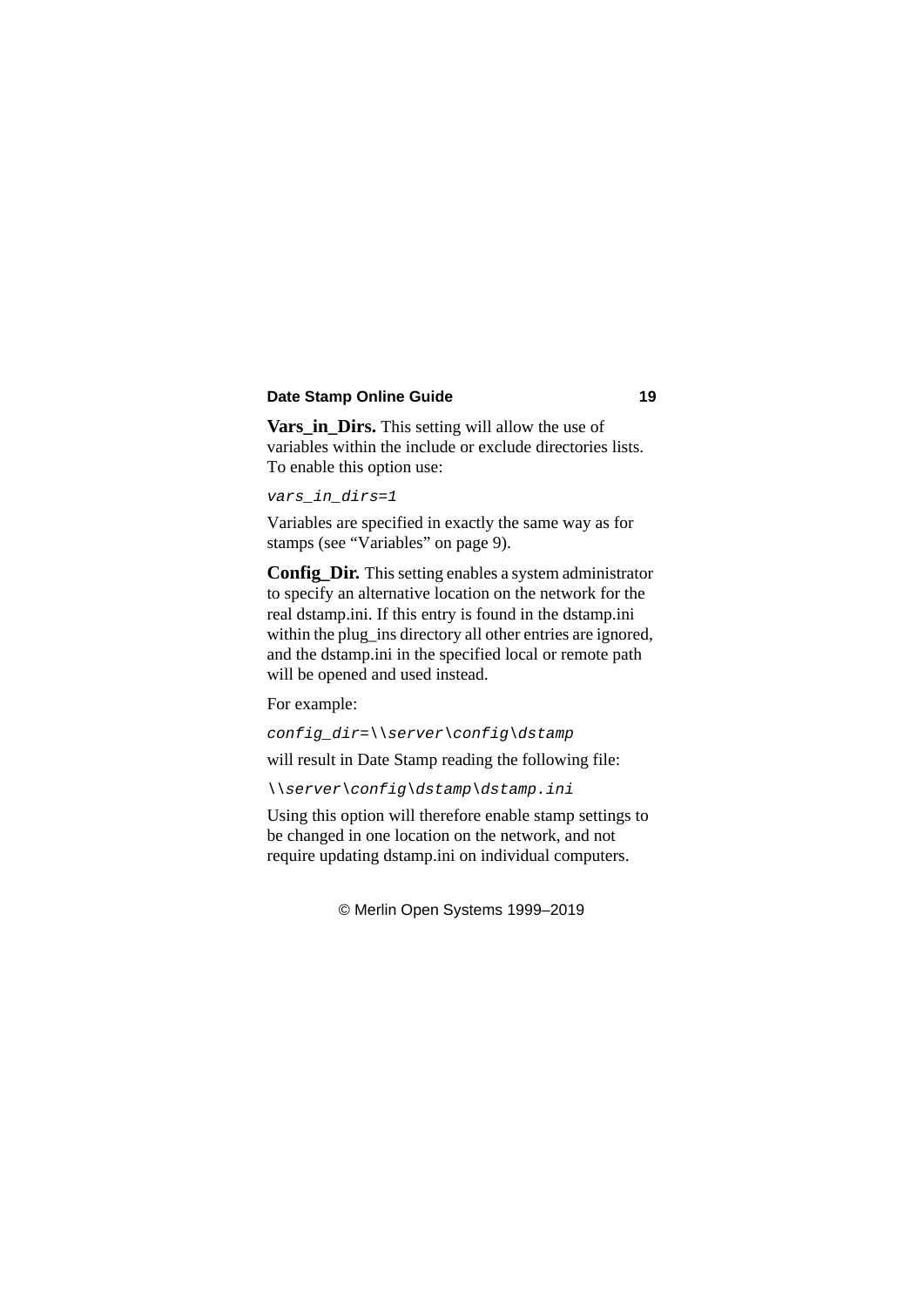### <span id="page-19-0"></span>**Include and Exclude Directories**

By default, Date Stamp will print stamps on every document printed from Acrobat. If you need to control the stamp printing you can specify directories (and URLs) to include or exclude from stamp printing. There are two sections which take lists of directories, either as full paths or paths relative to the directory containing the *dstamp.ini* file. A directory specified in these lists includes itself and *all* its sub-directories. e.g.

```
[IncludeDirs]
c:\reports
c:\usr\docs
[ExcludeDirs]
c:\reports\nostamps
```
Note that URLs can also be used in these sections for PDF files that are viewed with Acrobat via a browser. If you have problems getting this feature to work, try turning on the include/exclude messages (see ["Debug" on page 11](#page-10-0)).

If you have turned on the [Vars\\_in\\_Dirs](#page-18-0) option you can use variable names in the list. Variables are specified in the same way as for stamps — see ["Variables" on page 9](#page-8-0)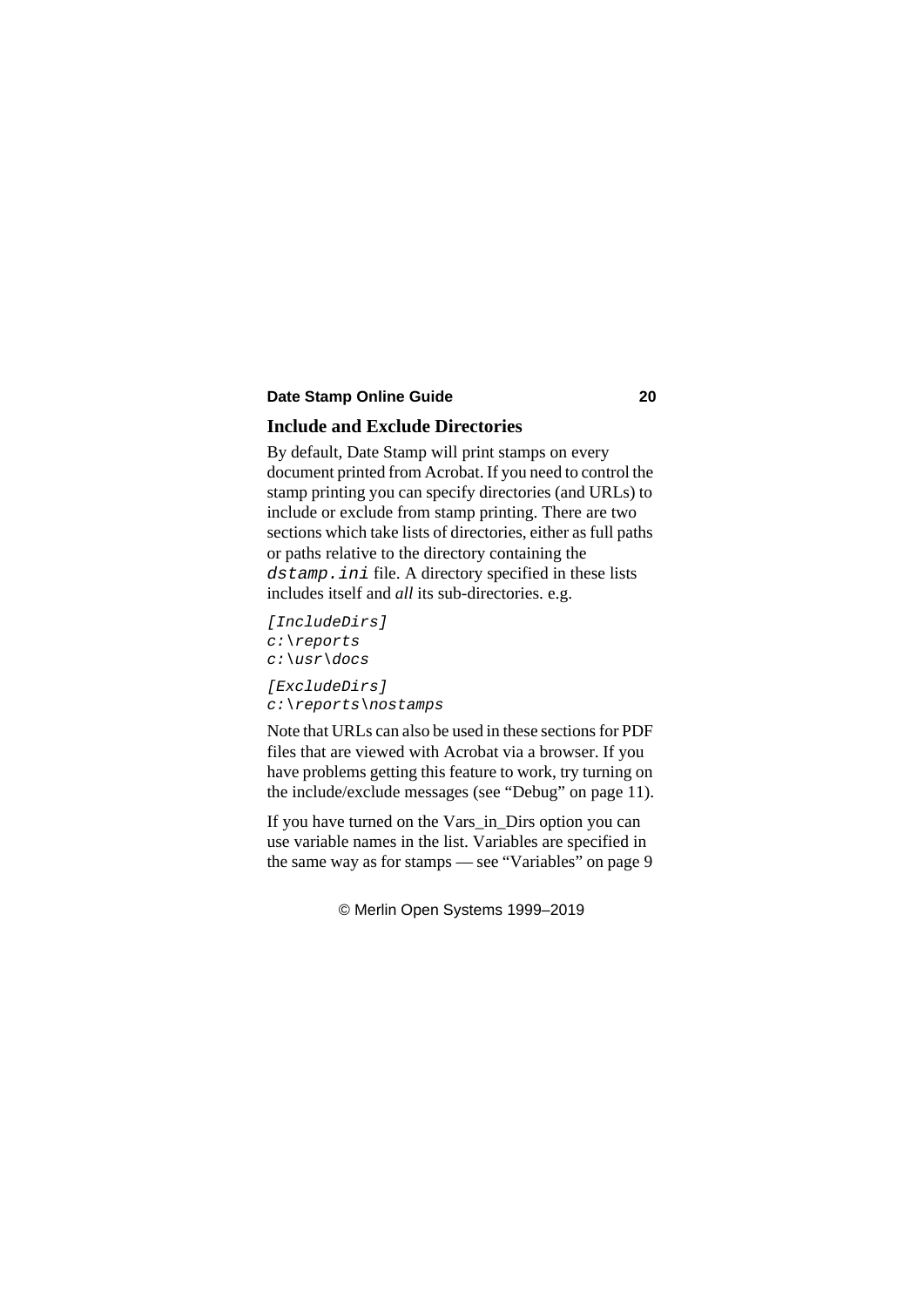for details. For example, you could include the Windows temporary directory:

```
[IncludeDirs]
$TEMP$
```
**Stamp rules.** If only include directories are specified, only files in those directories (and their sub-directories) are stamped.

If only exclude directories are specified, all files are stamped except for files in those directories (and their sub-directories).

If include and exclude directories are specified, only files in the include directories are stamped, unless they are in an exclude directory. e.g. In the above example, all files under  $c:$  \reports will be stamped, and all its subdirectories, except for *c:\reports\nostamps*.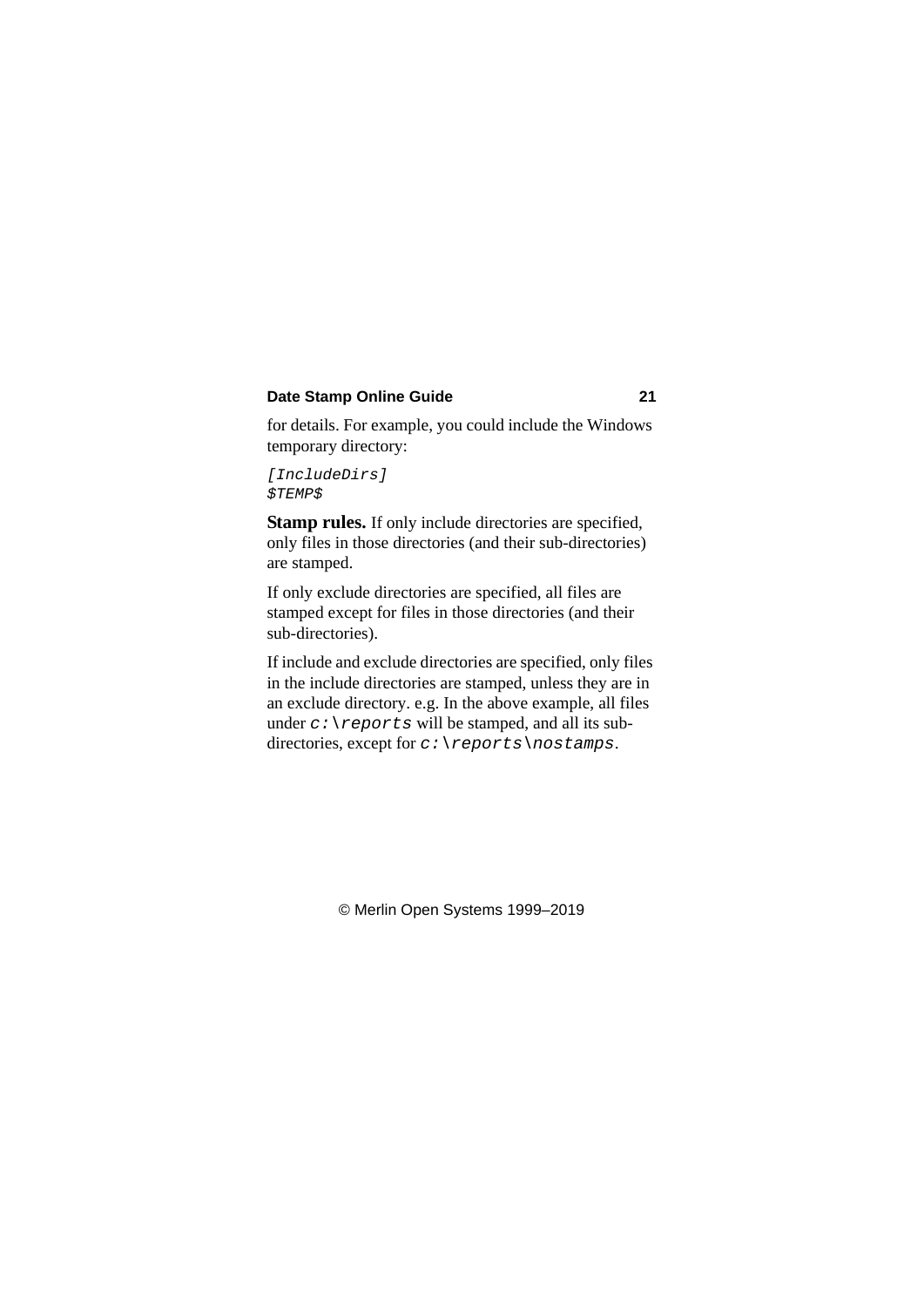# <span id="page-21-0"></span>**Limitations**

### **Text Alignment**

The format specifiers used with individual stamps allow the text alignment to be set (left, centre and right). However, in this release the alignment does not work in all cases.

For output to PostScript printers all positioning and alignment works as expected. For output to non-PostScript printers output works as expected for horizontal text, but is generally left aligned only for vertical or angled text. This limitation may be removed in a future release.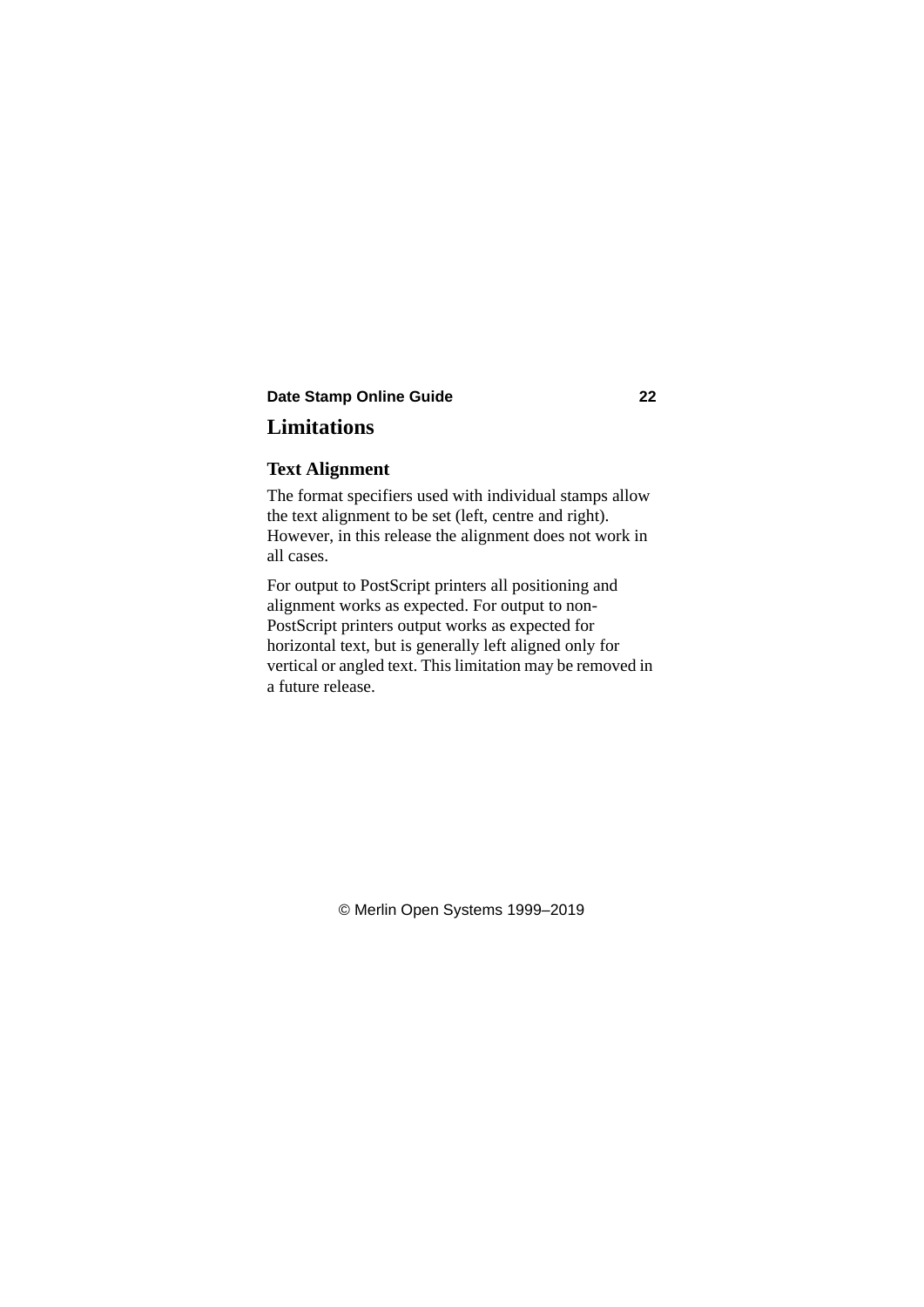# <span id="page-22-0"></span>**Change History**

### **Release 2.0**

Major upgrade for the 32-bit Windows platforms from Date Stamp 1.0 which was only available for 16-bit Windows (Windows 3.x).

#### **Release 2.1**

**Options.** Can now set default stamp RGB colour. Added facility to set the computer's network time on Windows.

**Stamps.** Can override default settings of font, psfont, size and colour, as specified in the options, for each stamp.

**Variables.** Added new variables: hostname (computer's network name), info (PDF document information field), reginfo (Windows registry information), filename, filepath, filebasename and fileext.

**Include and exclude directories.** Added new feature to control which PDFs will be stamped according to the file's location.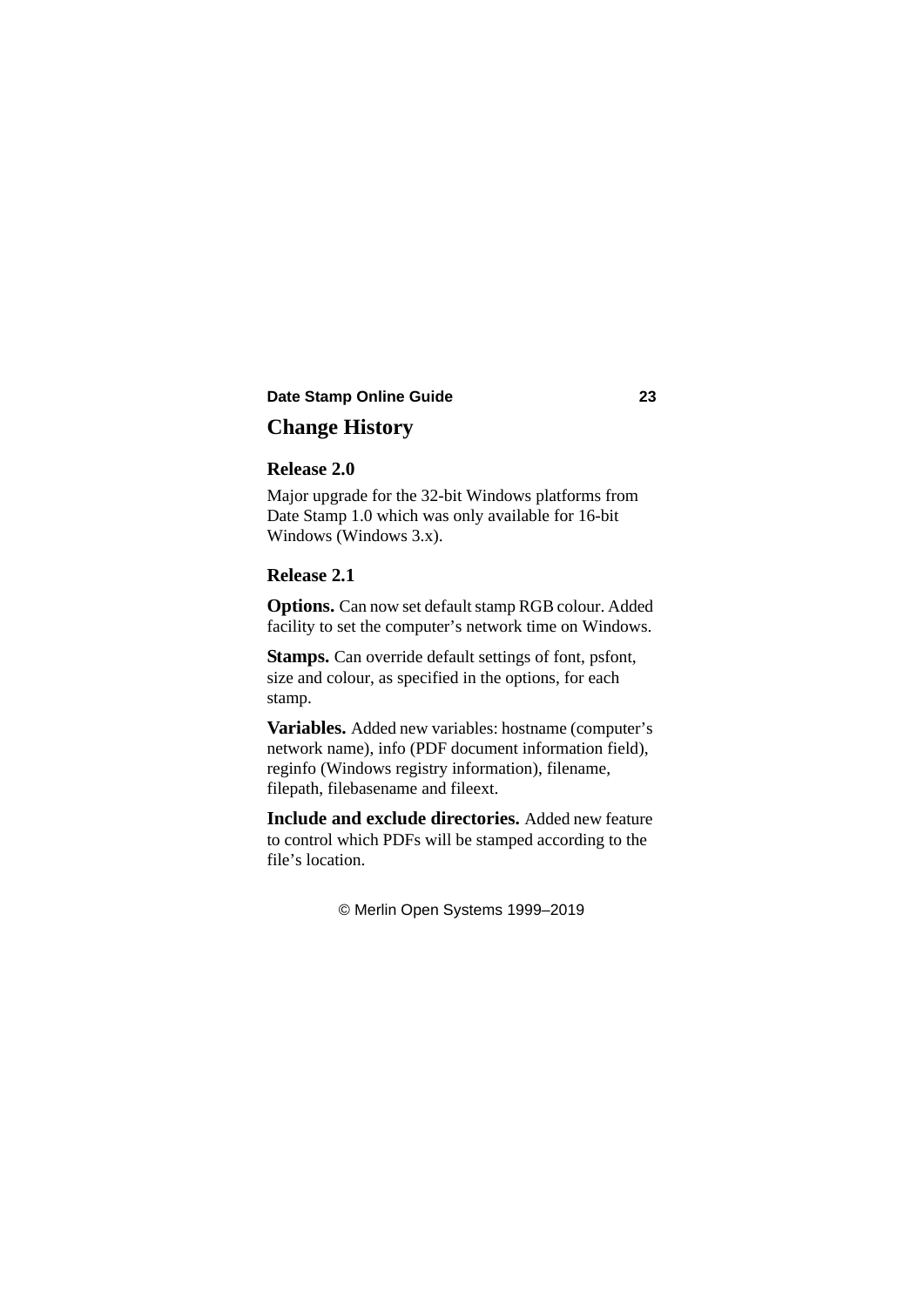**PostScript Output.** Fixed problem where large or rotated text sometimes appeared on the page in addition to the specified stamps.

Fonts are re-encoded to the platform encoding (WinAnsi on Windows, ISO Latin 1 on Unix) so that accented and other special characters appear correctly.

Added the ability to overlay stamps over each page's contents rather than to apply as a watermark.

Some optimisations to the PostScript output also made to reduce the output file size.

**Web browser support.** Added additional code so that the file name or URL can be accessed via the new variables (see above), and so that the include/exclude directories can work in a browser.

### **Release 2.14**

**Non-PostScript Output.** Fixed the problem with stamps not appearing when printing PDFs containing scanned images, or when printing as image.

**Overlay option.** Changed the default value for the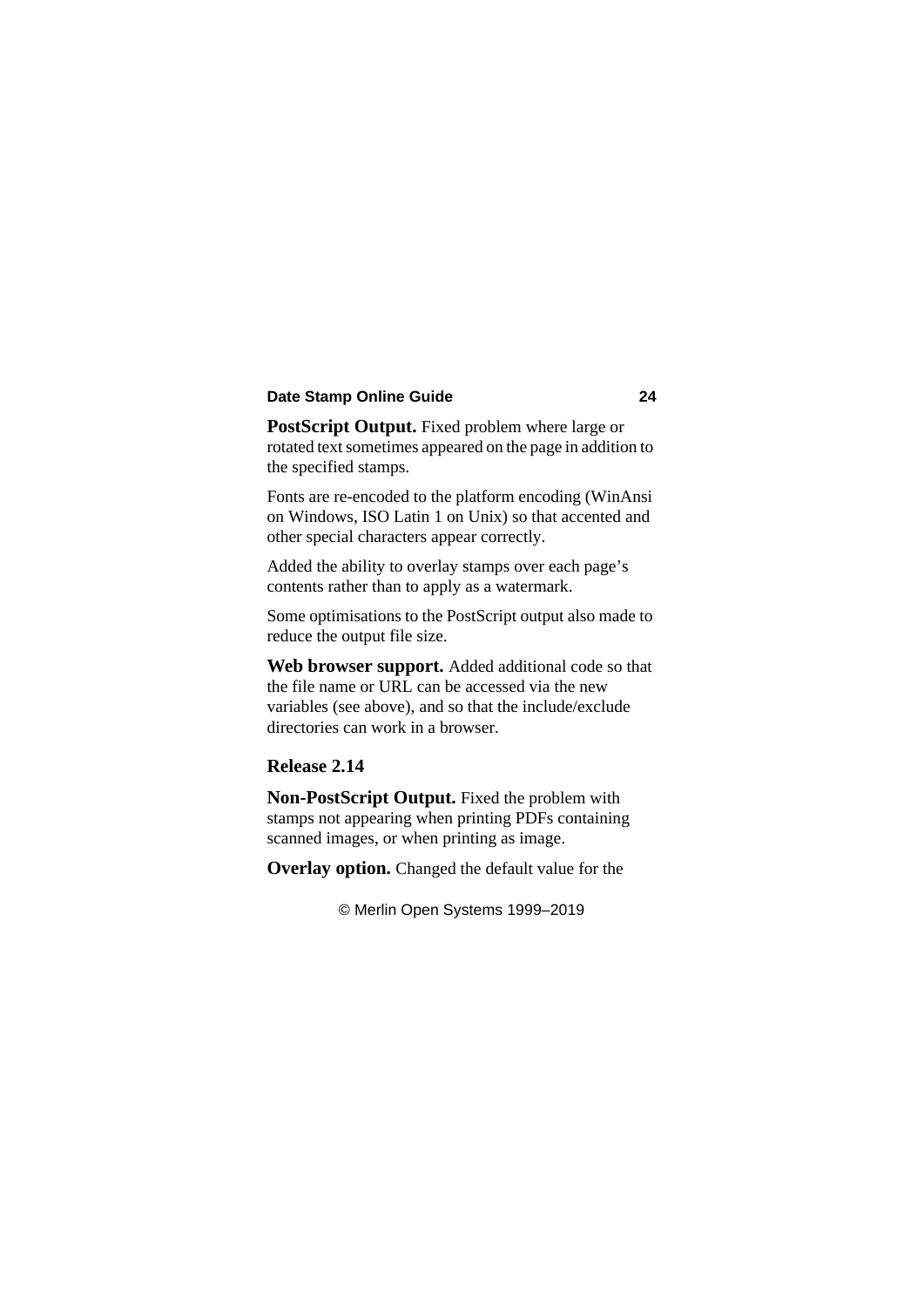overlay option from 0 to 1, so that stamps are by default on top of the original page, so not hidden by images.

**Fonts.** Added the option of specifying weights and styles for non-PostScript fonts.

### **Release 2.15**

**Overlay option.** Fixed problem with the option overlay=0 causing stamps to appear as an overlay instead of as a watermark.

### **Release 2.16**

Upgrade to work with Acrobat 7. Fixed problem with angled text for non-PostScript printing.

### **Release 2.17**

**Internet Explorer Cache.** Enhanced the Include and [Exclude Directories](#page-19-0) options to work with the Internet Explorer browser cached files. i.e. If a URL is put into either of those sections, a locally cached file opened in Acrobat within IE will be treated as if opened from the original URL, not as a local file.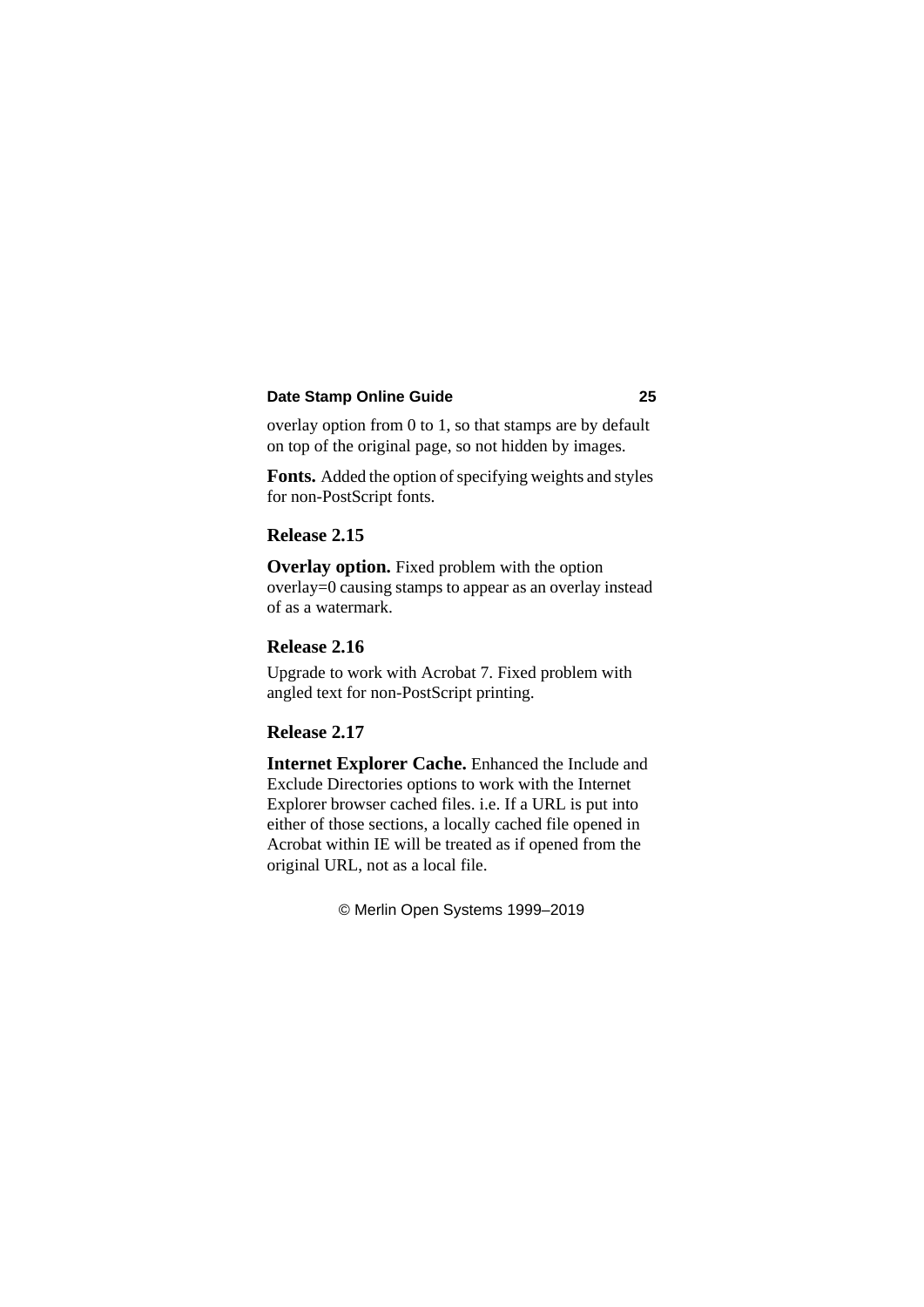### **Release 2.19**

**[Rotate](#page-17-0) option.** Added the rotate option to handle stamps on landscape pages better.

### **Release 2.2**

Upgrade to work with Acrobat and Reader X (10).

Printing with shrink to fit. Fixed problem with stamps at the top and bottom of the page not appearing when shrink to fit is on during printing.

### **Release 2.21**

**Printing landscape pages.** Fixed problem with top and bottom margin stamps on landscape pages appearing too far down or up the page respectively.

**[Rotate](#page-17-0) option.** The rotate option previously only worked for PostScript output. This now works for non-PostScript printers.

**Vars** in dirs option. Added this option to enable variables to be expanded within the include or exclude directories lists.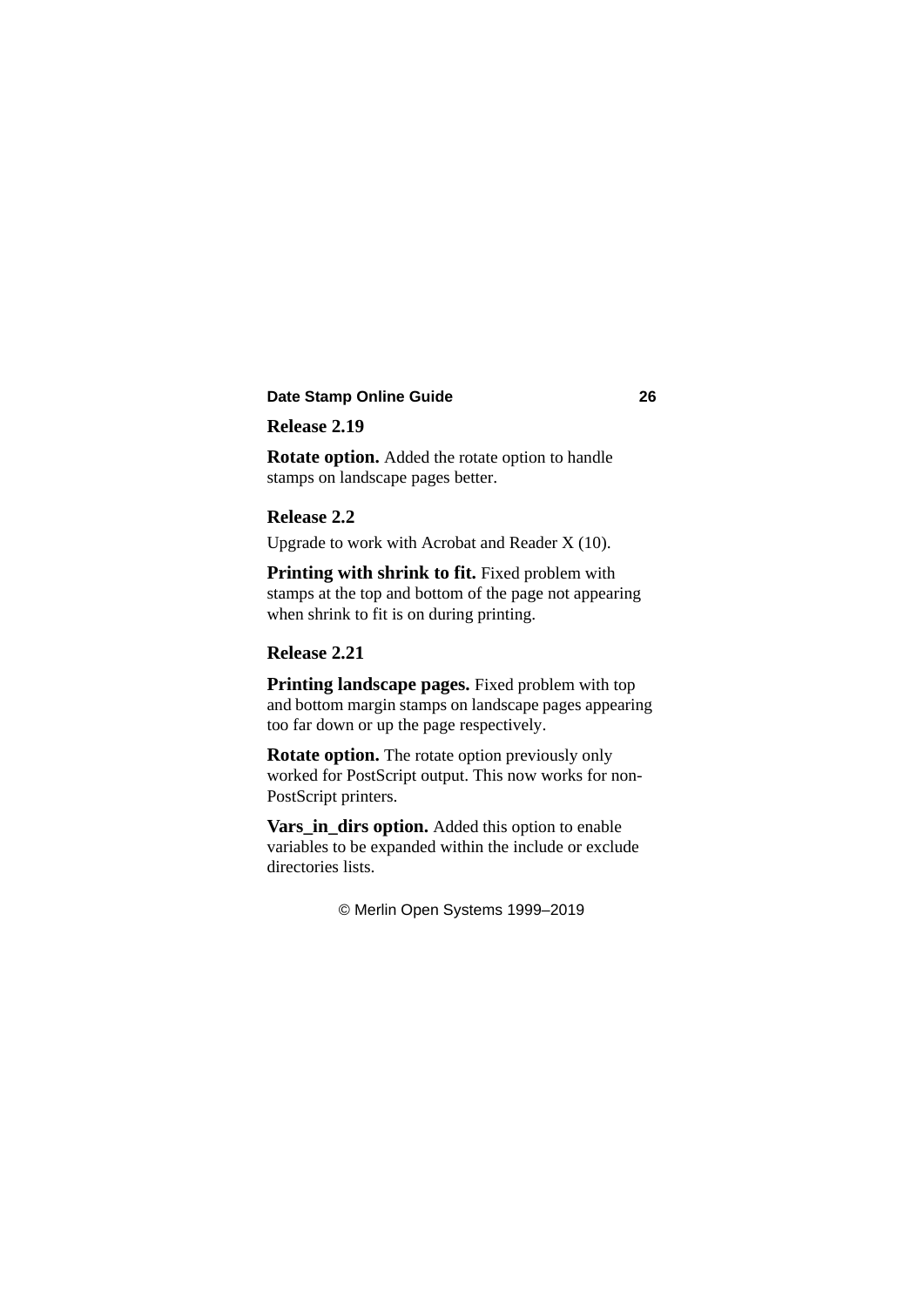### **Release 2.3**

**Acrobat Reader DC.** Enhanced to work seamlessly with Acrobat Reader DC.

### **Release 2.31**

**Config\_dir option.** Added this option to enable system administrators to reference a dstamp.ini on a network path rather than in the plug ins directory.

### **Release 2.32**

**Protected Mode.** Added an additional location for Date Stamp to check if protected mode is on when Adobe Reader DC is installed using the Enterprise Toolkit to lock down features. The location used is:

*HKLM\SOFTWARE\WOW6432Node\Policies\Adobe\ AcrobatReader\DC\FeatureLockdown\ bProtectedMode*